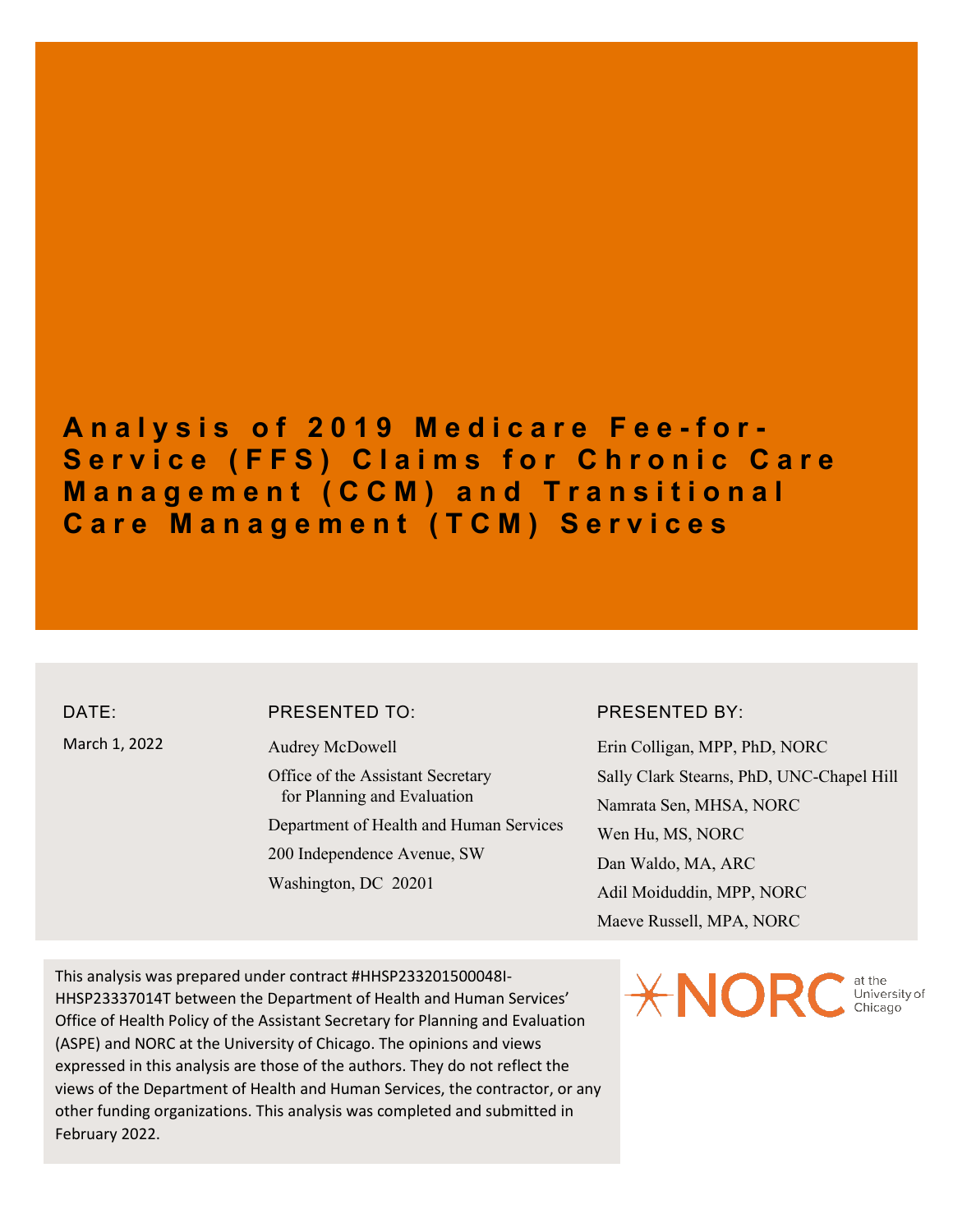## **Analysis of 2019 Medicare Fee-for-Service (FFS) Claims for Chronic Care Management (CCM) and Transitional Care Management (TCM) Services March 1, 2022**

The Physician-Focused Payment Model Technical Advisory Committee (PTAC) conducted a theme-based discussion on care coordination as it relates to physician-focused payment models (PFPMs) during the June 10, 2021 publ[i](#page-1-0)c meeting.<sup>*i*</sup> Subsequent to the public meeting, the Office of the Assistant Secretary for Planning and Evaluation (ASPE) requested the development of an "*[Analysis of 2019 Medicare Fee](https://aspe.hhs.gov/system/files/pdf/261946/Sep2020TelehealthEnvironmentalScan.PDF)[for-Service Claims for Chronic Care Management \(CCM\) and Transitional Care Management \(TCM\)](https://aspe.hhs.gov/system/files/pdf/261946/Sep2020TelehealthEnvironmentalScan.PDF)  [Services](https://aspe.hhs.gov/system/files/pdf/261946/Sep2020TelehealthEnvironmentalScan.PDF)*" to provide additional context on the role care coordination can play in optimizing health care delivery and value-based transformation under alternative payment models (APMs) in Medicare. This quantitative analysis<sup>[ii](#page-1-1)</sup> provides information on the use of chronic care management (CCM) and transitional care management (TCM) services by fee-for-service (FFS) Medicare beneficiaries in 2019 in relation to beneficiary and provider characteristics.

<span id="page-1-0"></span><sup>i</sup> Prior to the June 10, 2021 public meeting, an *Environmental Scan on Care Coordination in the Context of Alternative Payment Models (APMs) and Physician-Focused Payment Models (PFPMs)* was prepared at the request of the Office of the Assistant Secretary for Planning and Evaluation (ASPE) as background information to assist the Physician-Focused Payment Model Technical Advisory Committee (PTAC) in preparing for the theme-based discussion on the role care coordination can play in optimizing health care delivery and value-based transformation.

<span id="page-1-1"></span>ii This analysis was prepared under contract #HHSP233201500048IHHSP23337014T between the Department of Health and Human Services' Office of Health Policy of the Assistant Secretary for Planning and Evaluation (ASPE) and NORC at the University of Chicago. The opinions and views expressed in this analysis are those of the authors. They do not reflect the views of the Department of Health and Human Services, the contractor, or any other funding organizations. This analysis was completed in February 2022.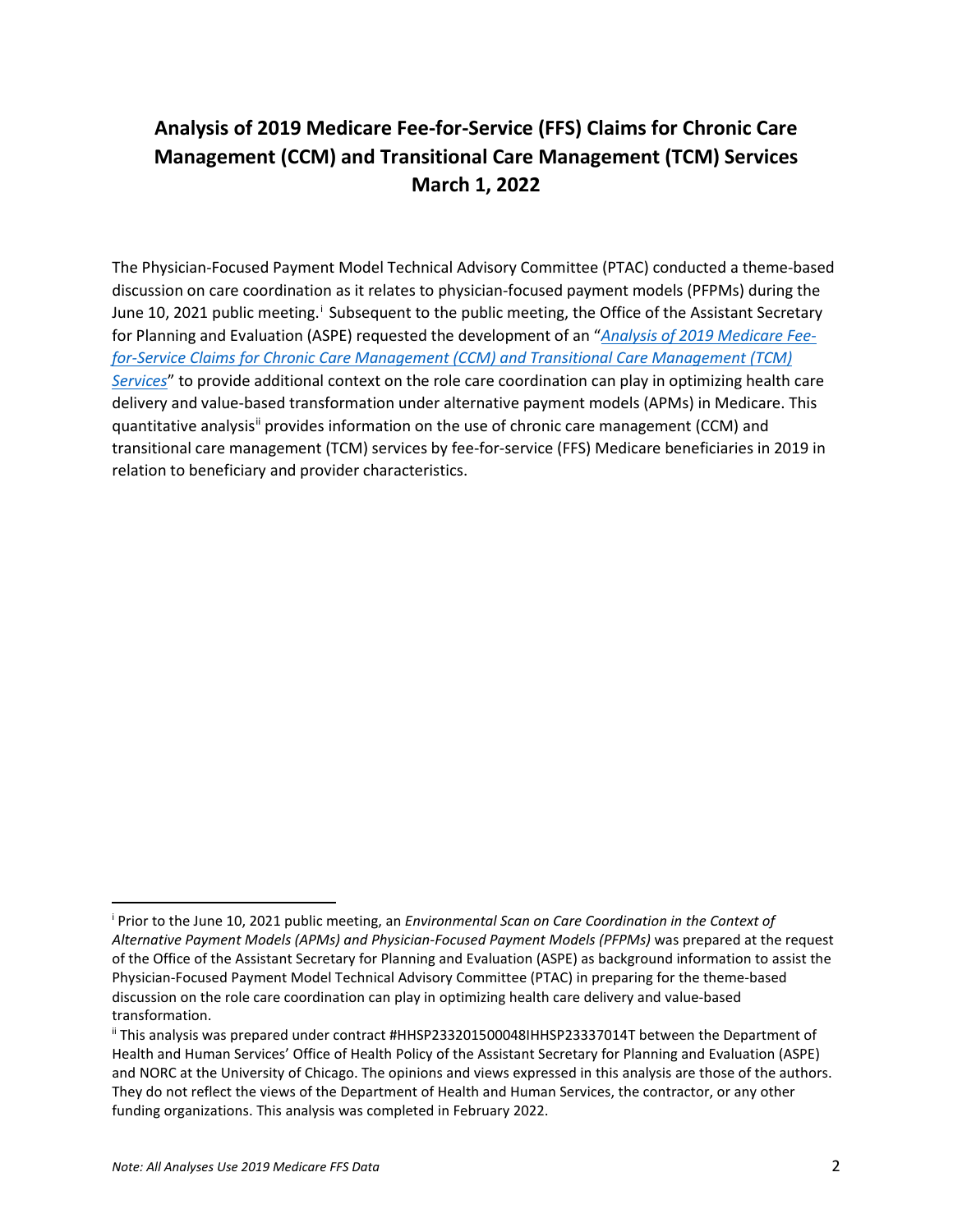### <span id="page-2-0"></span>Table of Contents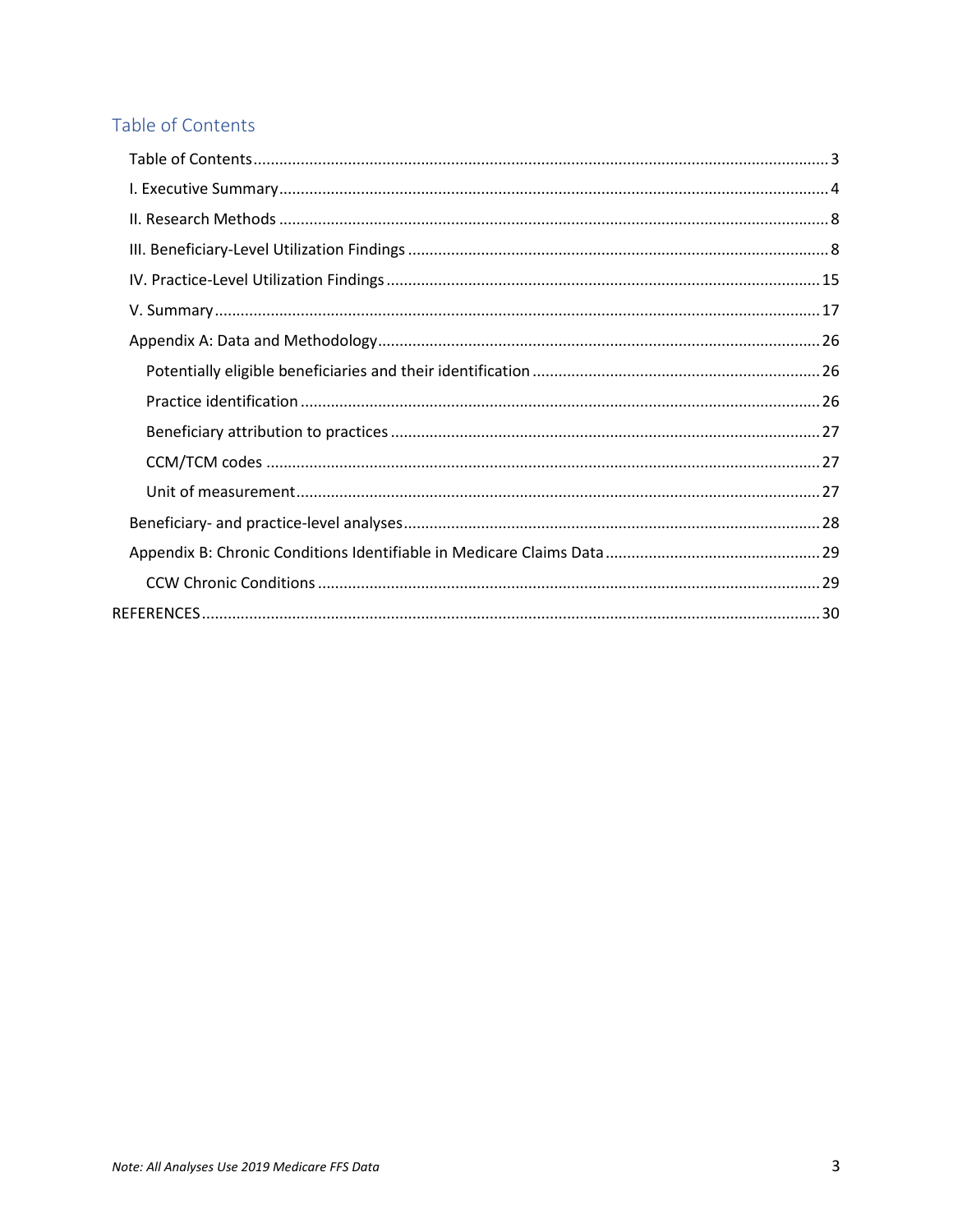#### <span id="page-3-0"></span>I. Executive Summary

The Physician-Focused Payment Model Technical Advisory Committee (PTAC) conducted a theme-based discussion on topics important to physician-focused payment models (PFPMs) during the June 10, 2021, public meeting, which focused on care coordination and Alternative Payment Models (APMs). Prior to the public meeting, the Office of the Assistant Secretary for Planning and Evaluation (ASPE) requested the development of an "*[Environmental Scan on Care Coordination in the Context of Alternative Payment](https://aspe.hhs.gov/sites/default/files/private/pdf/261946/Jun-2021-CC-Escan.pdf)  [Models \(APMs\) and Physician-Focused Payment Models](https://aspe.hhs.gov/sites/default/files/private/pdf/261946/Jun-2021-CC-Escan.pdf)*" to provide background information for Committee members. This analysis provides additional information on recent experience related to the utilization of chronic care and transitional care management services in Medicare fee-for-service.

Prior to 2013, the Medicare Physician Fee Schedule did not reimburse directly for care coordination outside of a medical encounter. The Centers for Medicare & Medicaid Services (CMS) subsequently created several care management codes to compensate providers for the time required to coordinate care for patients beyond a traditional evaluation and management (E&M) visit.

In 2013, Medicare introduced two codes for transitional care management (TCM) to reimburse providers for assisting patients during the transition from a hospital, skilled nursing facility (SNF), or community mental health hospital stay to a community setting. [1](#page-29-1) TCM codes have the following requirements: providers must 1) communicate with the patient or caregiver within two business days of discharge; 2) make a medical decision of at least moderate complexity (CPT 99495) or high complexity (CPT 99496); and 3) have a face-to-face visit within 14 days (CPT 99495) or seven days (CPT 99496).<sup>[2](#page-29-2)</sup>

In 2015, CMS created the chronic care management (CCM) code (CPT 99490) to compensate providers who provide 20 minutes of services to chronically ill Medicare beneficiaries outside of the office setting. Three additional codes for 30 minutes of services and for complex CCM<sup>III</sup> were subsequently added by 2019.<sup>[3](#page-29-3), [4](#page-29-4)</sup> Providers can use a CCM code for a patient if the following conditions are met: 1) the patient has two or more chronic conditions expected to last at least 12 months or until the end of life; 2) the chronic conditions place the patient at significant risk of death, decompensation, or functional decline; and 3) the provider establishes, implements, revises, or monitors a comprehensive care plan accessible to the patient.<sup>[5](#page-29-5)</sup> Appendix B provides a list of chronic conditions identified in the Medicare FFS population.

In 2016, CMS adopted two billing codes (CPT codes 99497 and 99498 $\mu$ ) for paying providers for Advance Care Planning (ACP) services for Medicare FFS beneficiaries.<sup>[6](#page-29-6)</sup> ACP is a voluntary "face-to-face service between a Medicare physician (or other qualified health care professional) and a patient to discuss the patient's health care wishes if they become unable to make decisions about their care." These services (also known as Advanced Care Management [ACM]), within the context shared decision making, may

<span id="page-3-1"></span>iii Non-complex CCM CPT codes are 99490 and 99491, and complex CCM CPT codes are 99487 and 99489. A patient can receive either non-complex or complex CCM during a given service month, but not both.<br><sup>iv</sup> CPT Code 99497 - Advance care planning including the explanation and discussion of advance directives such as

<span id="page-3-2"></span>standard forms (with completion of such forms, when performed), by the physician or other qualified health professional; first 30 minutes, face- to-face with the patient, family member(s) and/or surrogate.

CPT Code 99498 is used for each additional 30 minutes of ACP and is listed separately on the claim in addition to CPT 99497.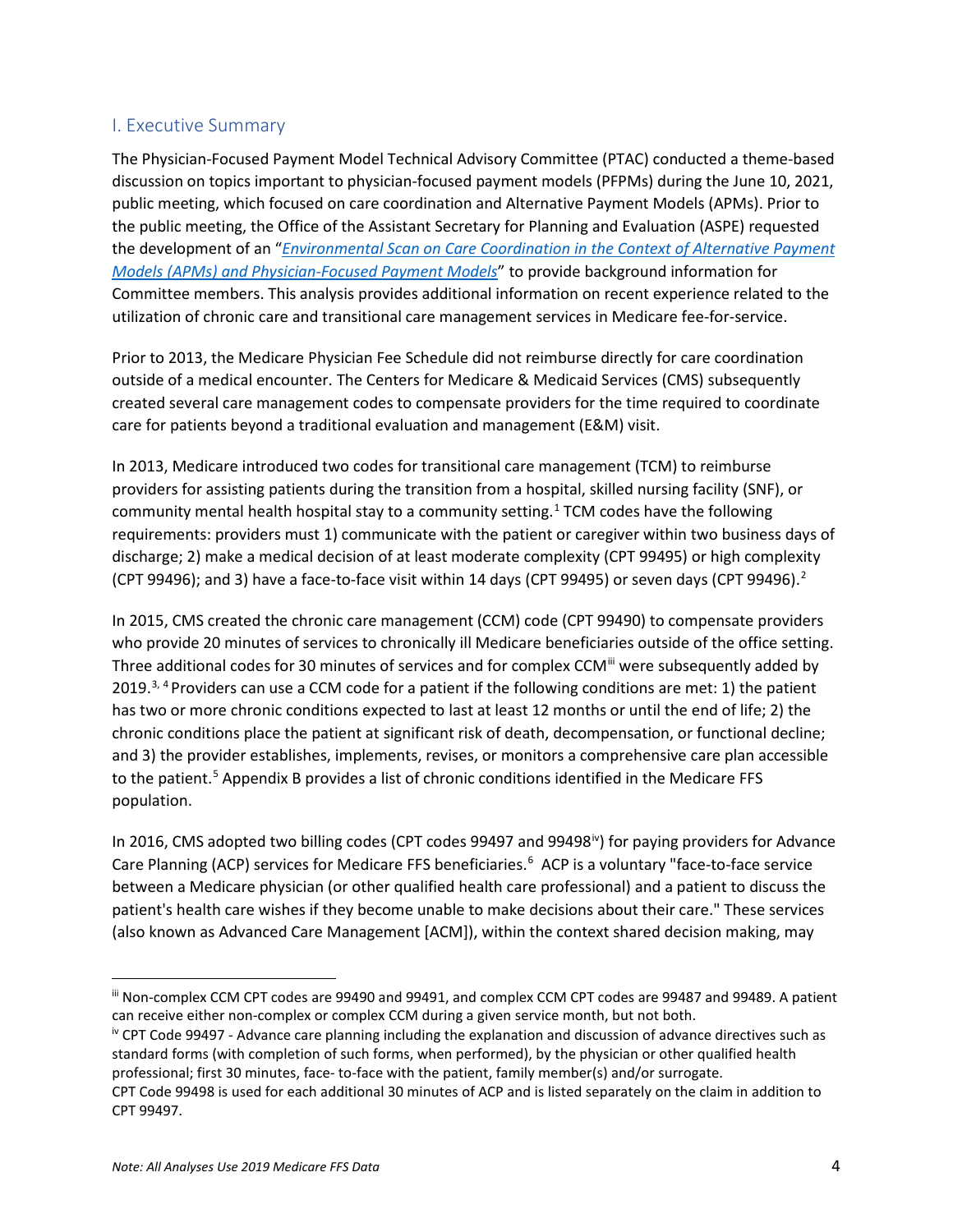relate to care coordination in the context of share-decision making. However, the analyses presented here is limited to CCM and TCM services specifically.

Soon thereafter in 2017, CMS started to pay certain clinicians for providing care planning and cognitive assessment services to Medicare FFS beneficiaries, first using Healthcare Common Procedure Coding System (HCPCS) code G0505 $^{\circ}$  and then CPT code 99483 $^{\mathrm{vi}}$  $^{\mathrm{vi}}$  $^{\mathrm{vi}}$ .<sup>[7](#page-29-7)[vii](#page-4-2)</sup>

Prior studies show that uptake of these codes has been slow. $8$  For example, one study $9$  indicated that fewer than 10 percent of eligible beneficiaries had claims for CCM or TCM. A recent study published in January 2022 had similar finding in terms of low uptake of these codes.<sup>[10](#page-29-10)</sup> Several potential barriers to providing and being reimbursed for CCM and TCM services may contribute to low uptake. First, the compensation for CCM and TCM may not adequately cover the additional time, staffing, and infrastructure required to manage complex patients and coordinate with other providers, limiting the incentive to bill these claims.<sup>[11,](#page-29-11) [12](#page-29-12)</sup> Second, the lack of interoperability among electronic health records (EHRs) across practices and health systems poses challenges to executing care coordination, rendering the codes impractical for certain providers.<sup>[13,](#page-29-13) [14](#page-29-14)</sup> Third, the patient eligibility rules for these services may be too restrictive for practices to maintain staffing and processes needed to implement TCM and CCM.<sup>[15](#page-29-15)</sup> In addition, the fact that only one entity can bill for CCM or TCM in a calendar month limits the incentive to engage multiple clinicians in care. Providers also cite the burden of documentation requirements for billing as a barrier to using CCM.<sup>[16](#page-29-16)</sup> A recent study suggests that increased reimbursement, strong institutional commitment and support, and streamlined workflow could potentially increase the use of these codes and improve access to Medicare advance care planning. Finally, CCM services are subject to the deductible and 20 percent coinsurance requirements under Medicare Part B, and this can be an impediment to Medicare beneficiaries receiving CCM services. A study published in May 2020 found that dually enrolled beneficiaries were more likely to receive CCM services than non-dually enrolled beneficiaries because Medicaid would cover the monthly charge.<sup>17</sup> Patients without supplemental insurance, such as a Medigap policy, may be reluctant to incur new out-of-pocket spending for CCM. Physicians may also be uncomfortable and less likely to discuss the cost of these services with their patients.

<span id="page-4-0"></span><sup>v</sup> HCPCS Code G0505 - Cognition and functional assessment using standardized instruments with development of recorded care plan for the patient with cognitive impairment, history obtained from patient and/or caregiver, in office or other outpatient setting or home or domiciliary or rest home.<br>vi CPT Code 99843: Assessment of and care planning for a patient with cognitive impairment, requiring an

<span id="page-4-1"></span>independent historian, in the office or other outpatient, home or domiciliary or rest home.<br>vii In the Final Medicare Physician Fee Schedule ("MPFS") for 2022 (the "Final Rule") issued on November 2, 2021,

<span id="page-4-2"></span>Review Requirements added one new CPT code in the "CCM" code family and four new CPT codes in the Principal Care Management ("PCM") code family (two of which replaced PCM G codes that were created in the CY 2020 final rule) and increased reimbursement for already existing codes in the same categories. The new CPT codes have higher reimbursement due to higher Work RVUs assigned by the RVS Update Committee ("RUC") survey that showed care management services are currently undervalued. The PCM codes provide reimbursement for services related to managing a patient's care for a single high-risk disease or complex chronic condition. Since the data period for this study is 2019, the impact of these new codes has not been included in the study.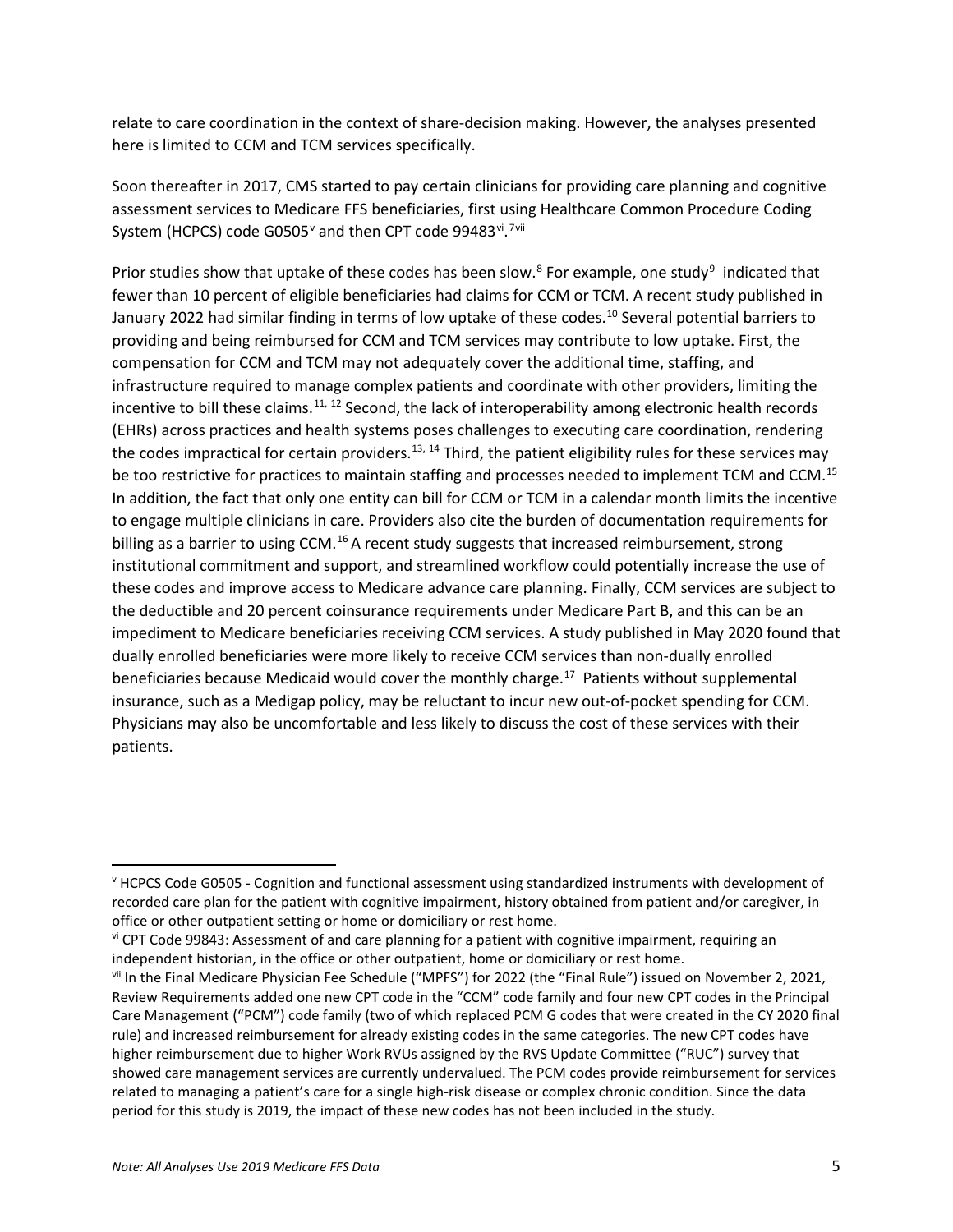This analysis focuses on CCM or TCM services for potentially eligible Medicare FFS beneficiaries<sup>[viii](#page-5-0)</sup> in 2019 to provide a baseline assessment picture of use of these codes prior to the COVID-19 public health emergency (PHE). Exhibit 1 summarizes five research questions that are addressed in this analysis.

|    | <b>Beneficiary-Level Utilization Analysis</b>                                                                                                                                                                                                                                 | Corresponding<br><b>Exhibits</b> |
|----|-------------------------------------------------------------------------------------------------------------------------------------------------------------------------------------------------------------------------------------------------------------------------------|----------------------------------|
| 1. | What proportion of beneficiaries were potentially eligible to receive CCM or TCM, and<br>what proportion had at least one claim billed?                                                                                                                                       | Exhibit 2                        |
| 2. | What are the characteristics of beneficiaries potentially eligible for CCM or TCM<br>services and of those receiving services? How did the proportion of beneficiaries<br>receiving CCM or TCM per 1,000 potentially eligible beneficiaries vary by those<br>characteristics? | Exhibit 3                        |
| 3. | What is the composition of providers or practices billing for CCM or TCM codes? What<br>proportion of beneficiaries received CCM or TCM services from different types of<br>providers or practices?                                                                           | Exhibit 4<br>Exhibit 5           |
|    | <b>Practice-Level Analysis</b>                                                                                                                                                                                                                                                |                                  |
| 4. | What were the practice-level utilization rates of CCM or TCM codes?                                                                                                                                                                                                           | Exhibit 6                        |
| 5. | How did the practice-level and beneficiary-level utilization rates of CCM or TCM vary<br>based on different practice characteristics?                                                                                                                                         | Exhibit 7<br>Exhibit 8           |

#### **Exhibit 1: CCM and TCM Analysis: Research Questions by Level of Analysis**

Key highlights from the analyses with an emphasis on findings not in existing literature include:

- **Overall Use:** Just 4.0 percent of beneficiaries potentially eligible for CCM received any CCM services. Of all beneficiaries with acute care discharges eligible for TCM, only 17.9 percent received TCM services. While these rates seem low, it is important to remember that in this analysis determination of potential eligibility is made solely on claims and does not include physician assessment of suitability or appropriateness of CCM or TCM for patients.
- **CCM Use by Patient Characteristics:** Women, non-white beneficiaries, and older beneficiaries received services billed as CCM at somewhat higher rates, as did those with dual eligibility and those originally entitled to Medicare based on disability. Residents of metropolitan areas received CCM in greater proportions than those not in metropolitan areas; and beneficiaries aligned to Accountable Care Organizations (ACOs) received services billed as CCM at a higher rate than those not aligned to ACOs.
- **TCM Use by Patient Characteristics:** Similar to patterns observed with CCM claims, women, older adult beneficiaries, residents of metropolitan areas, and patients aligned to ACOs were more likely to have received services billed as TCM. In contrast to CCM patterns, however, non-

<span id="page-5-0"></span>**viii** We use the term "potentially eligible" because quantitative analysis of claims will not necessarily capture patients identified by their providers as qualified for and able to benefit from CCM or TCM. As described later, potential eligibility is based on claims-identified chronic conditions or hospital discharge; this approximation of the clinical appropriateness of the services may overstate the population who could benefit those services.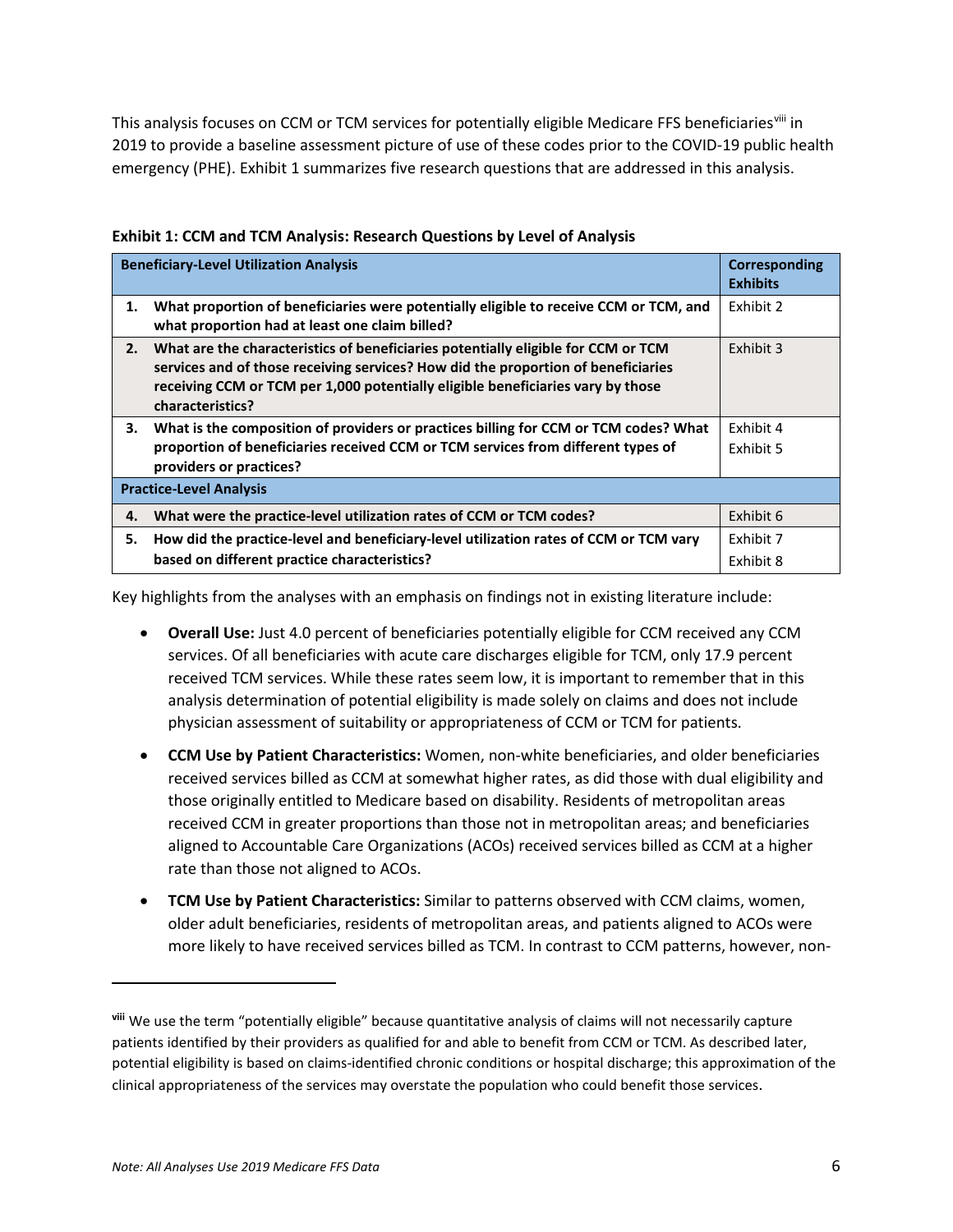white beneficiaries and beneficiaries with dual eligibility were less likely to have received services billed as TCM services, and those initially eligible for Medicare based on age were more likely to have received TCM services.

- **Practice-Level Use of CCM:** Of all practices in the U.S. with at least one attributed beneficiary potentially eligible for CCM or TCM, only 5.2 percent of practices billed CCM for at least one potentially eligible beneficiary; these practices billed for an average of 30.7 percent of their potentially eligible patients.
	- $\circ$  Practices that were primary care, large (25 or more providers), or affiliated with an ACO were more likely to bill CCM for at least one potentially eligible beneficiary.
	- $\circ$  Practices that were primary care, had a solo physician, or were located in urban areas billed for higher proportions of potentially eligible beneficiaries.
	- $\circ$  Stratified by the percent of attributed beneficiaries who are non-white, use of CCM is generally greater for practices with larger proportions of non-white beneficiaries, both in terms of the proportion of practices providing service to at least 20 percent of their potentially eligible patients and in terms of the number of attributed beneficiaries served per 1,000 potentially eligible patients. A similar pattern occurs when practices are stratified by the percent of attributed beneficiaries fully dually eligible, although the pattern is essentially flat except for the highest quintile of practices.
- **Practice-Level Use of TCM:** Of all practices in the U.S. with at least one attributed beneficiary potentially eligible for CCM or TCM, 45.6 percent billed TCM for at least one potentially eligible beneficiary, and these practices billed for an average of 22.6 percent of their potentially eligible beneficiaries.
	- o Practices that were primary care, large (25 or more providers), or affiliated with an ACO were more likely to bill TCM for at least one potentially eligible beneficiary.
	- $\circ$  Practices that were primary care, large, affiliated with an ACO, or located in urban areas billed for higher proportions of potentially eligible beneficiaries.
	- o Statistics for practices based on quintile distributions of these two characteristics of practice attributed population show that the rates of TCM use are inversely corelated with the proportion of attributed beneficiaries seen in the practice who are non-white or who are dually eligible.

In total, Medicare CCM and TCM services for FFS beneficiaries in 2019 were likely not used for many beneficiaries who might have benefitted from them. Further evidence about outcomes from the use of CCM and TCM services is needed.

As noted above, several factors limit the identification of "potentially eligible" individuals from claims for the CCM analysis. The determination of potential eligibility for CCM was based on presence of two or more Chronic Condition Warehouse (CCW) chronic condition flags, one of which was hypertension, hyperlipidemia, or diabetes. Since the identification of potentially eligible beneficiaries was based on claims analysis, we were unable to account for criterion that both conditions must be expected to last 12 months and place the individual in "significant risk" as well as other factors such as frequent illness. This study is based on claims analysis, therefore we were unable to account for clinical factors found in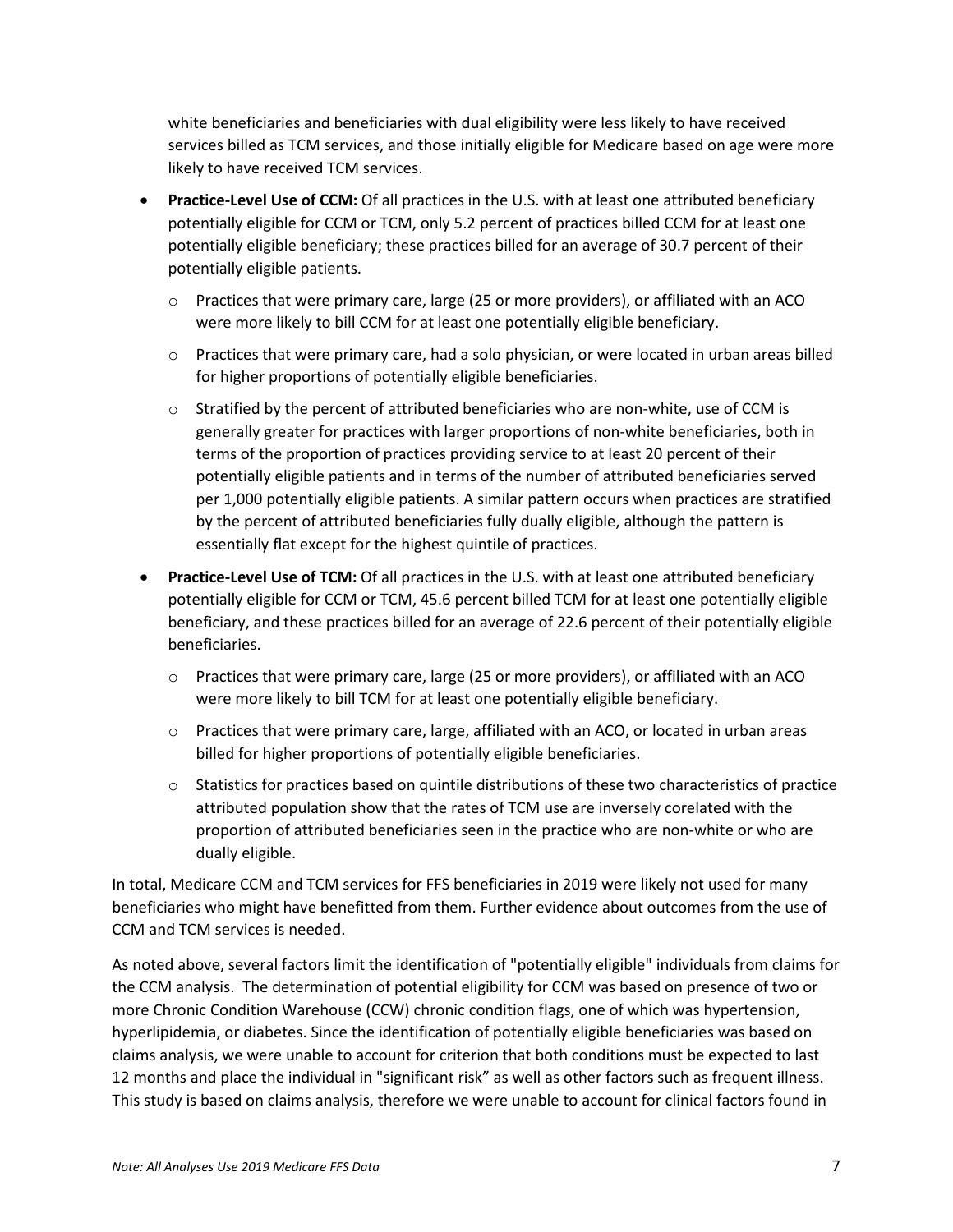electronic health records, clinical assessments, or provider perspectives. The comparisons for utilization of CCM / TCM among eligible beneficiaries by provider-type or specialty do not account for the variation in the beneficiary population treated in different settings or by different providers.

#### <span id="page-7-0"></span>II. Research Methods

Appendix A describes this report's data, analysis file construction, and analysis methods. The 100 percent claims files were used, so the results reflect the 2019 Medicare FFS population experience.

The study population excludes beneficiaries with End-Stage Renal Disease (ESRD), those received hospice services in 2019, and those enrolled only in Part A, and those enrolled in a Medicare Advantage (MA) plan. For the practice-level analysis, beneficiaries were attributed to the practice billing hierarchically by CCM, TCM, Annual Wellness Visits (AWVs), or the plurality of E&M visits.

We use the term "potentially eligible" because quantitative analysis of claims will not necessarily capture patients identified by their providers as qualified for and able to benefit from CCM or TCM. In this analysis, a "potentially eligible beneficiary" had two or more Chronic Condition Warehouse (CCW) chronic condition flags, one of which was hypertension, hyperlipidemia, or diabetes. However, this criterion may incorrectly categorize some beneficiaries as eligible or ineligible: because (1) conditions that could qualify an individual for CCM are not limited to or specific to the conditions on the CCW, and (2) both conditions must be expected to last 12 months and place the individual in "significant risk." Furthermore, claims do not allow determination of other criteria that physicians are directed to apply to identify people with "significant risk", such as frequent illness, ED visits, etc. While claims enable determination of whether patients have two diagnosed conditions that might make them eligible for CCM, they cannot replicate the clinical assessment used by providers to determine eligibility; in particular, claims cannot be used to determine if "the chronic conditions place the patient at significant risk of death, decompensation, or functional decline." Appendix A describes how beneficiaries were determined to be "potentially eligible" for CCM or TCM services. [ix](#page-7-2)

#### <span id="page-7-1"></span>III. Beneficiary-Level Utilization Findings

In 2019, approximately 22.6 million FFS beneficiaries were identified as being potentially eligible for CCM, and 6.3 million were potentially eligible for TCM, respectively 63.4 percent and 17.7 percent of the 35.6 million Medicare FFS beneficiaries in the study population. The use of CCM or TCM services was low among potentially eligible beneficiaries in 2019 (see Exhibit 2). Just 4.0 percent of beneficiaries potentially eligible for CCM received any CCM services. Of all beneficiaries with acute care discharges eligible for TCM, only 17.9 percent received TCM services. While these rates seem low, it is important to remember that determination of potential eligibility in this analysis is made solely on claims and does

<span id="page-7-2"></span><sup>&</sup>lt;sup>ix</sup> The determination of potential eligibility for CCM was based on presence of two or more Chronic Condition Warehouse (CCW) chronic condition flags, one of which was hypertension, hyperlipidemia, or diabetes. The determination of potential eligibility for TCM was based on the presence of inpatient stay, SNF stay, observation stay, or partial hospitalization discharge to a non-facility setting. Beneficiaries on Medicare Advantage, with endstage renal disease (ESRD) or using the hospice benefit were excluded from all analyses.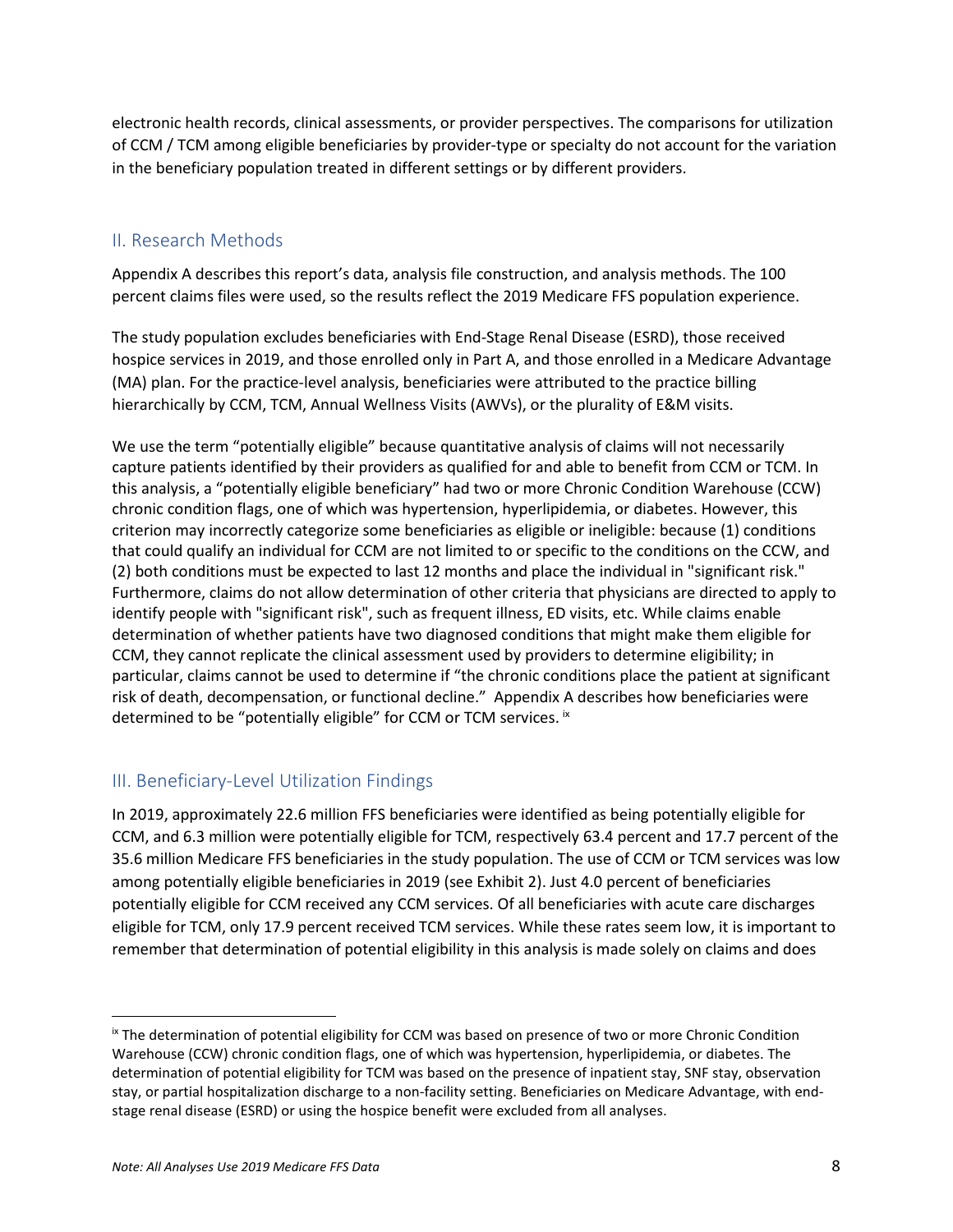not include physician assessment of suitability or appropriateness of CCM or TCM for patients, which could overstate the number of eligible beneficiaries

| Category                                                             | <b>CCM</b> | <b>TCM</b> |
|----------------------------------------------------------------------|------------|------------|
| <b>Total Medicare FFS beneficiaries with Part B coverage</b>         | 35,598,051 | 35,598,051 |
| Number of FFS beneficiaries potentially eligible for CCM or TCM      | 22,570,404 | 6,282,242  |
| Percent of FFS beneficiaries potentially eligible for CCM or TCM     | 63.4%      | 17.7%      |
| Beneficiaries with one or more CCM or TCM claims                     | 882,728    | 1,078,580  |
| Percent of potentially eligible beneficiaries with CCM or TCM claims | 4.0%       | 17.9%      |

#### **Exhibit 2: Medicare FFS Beneficiaries Receiving CCM or TCM Services in 2019**

Notes for Exhibit 2: The determination of potential eligibility for CCM was based on presence of two or more Chronic Condition Warehouse (CCW) chronic condition flags, one of which was hypertension, hyperlipidemia, or diabetes. The determination of potential eligibility for TCM was based on the presence of inpatient stay, SNF stay, observation stay, or partial hospitalization discharge to a non-facility setting. Beneficiaries on Medicare Advantage, with end-stage renal disease (ESRD) or using the hospice benefit were excluded from all analyses.

With some exceptions, beneficiaries potentially eligible for CCM services and those receiving services billed as CCM showed similar patterns in terms of distributions by patient characteristics (see Exhibit 3, columns A and B). Bivariate analyses (see Exhibit 3, column C) show that of 1,000 potentially eligible beneficiaries, women, non-white beneficiaries, and older beneficiaries received services billed as CCM at somewhat higher rates, as did those with dual eligibility (full or partial) and those originally entitled to Medicare on the basis of disability. Residents of metropolitan areas received services billed as CCM in greater proportions than those not in metropolitan areas; beneficiaries associated with ACOs also received services billed as CCM at a higher rate than those not associated with ACOs.

Patterns of TCM service use by patient characteristics had distributions somewhat similar to CCM use (see Exhibit 3, columns D and E), but some of the rates of TCM per 1,000 potentially eligible beneficiaries differed from the CCM patterns (see column F). Women, older adult beneficiaries, residents of metropolitan areas, and patients aligned to an ACO were more likely to have received services billed as TCM. However, in contrast to CCM patterns, non-white beneficiaries and beneficiaries with dual eligibility were less likely to have received services billed as TCM services, while those initially eligible for Medicare based on age were more likely to have received TCM services.

Exhibit 4 shows that among the 24,106 individual providers billing for CCM services, the majority (63.1 percent) were primary care physicians (PCPs) and only 8.7 percent were specialists. Three-quarters of beneficiaries receiving CCM services obtained some or all of those services from PCPs, compared to 11.4 percent who received some or all services from specialists. (Some beneficiaries received CCM services from more than one kind of provider during the year.)

The distribution of individual providers billing TCM claims was similar to the distribution of individual providers billing CCM services. Two-thirds were PCPs; a smaller proportion (4.8 percent) was specialists. Almost 80 percent of beneficiaries who received TCM services received some or all of that care from PCPs, compared to 3.9 percent who received some or all care from a specialist. (Again, some beneficiaries received care from more than one type of provider.)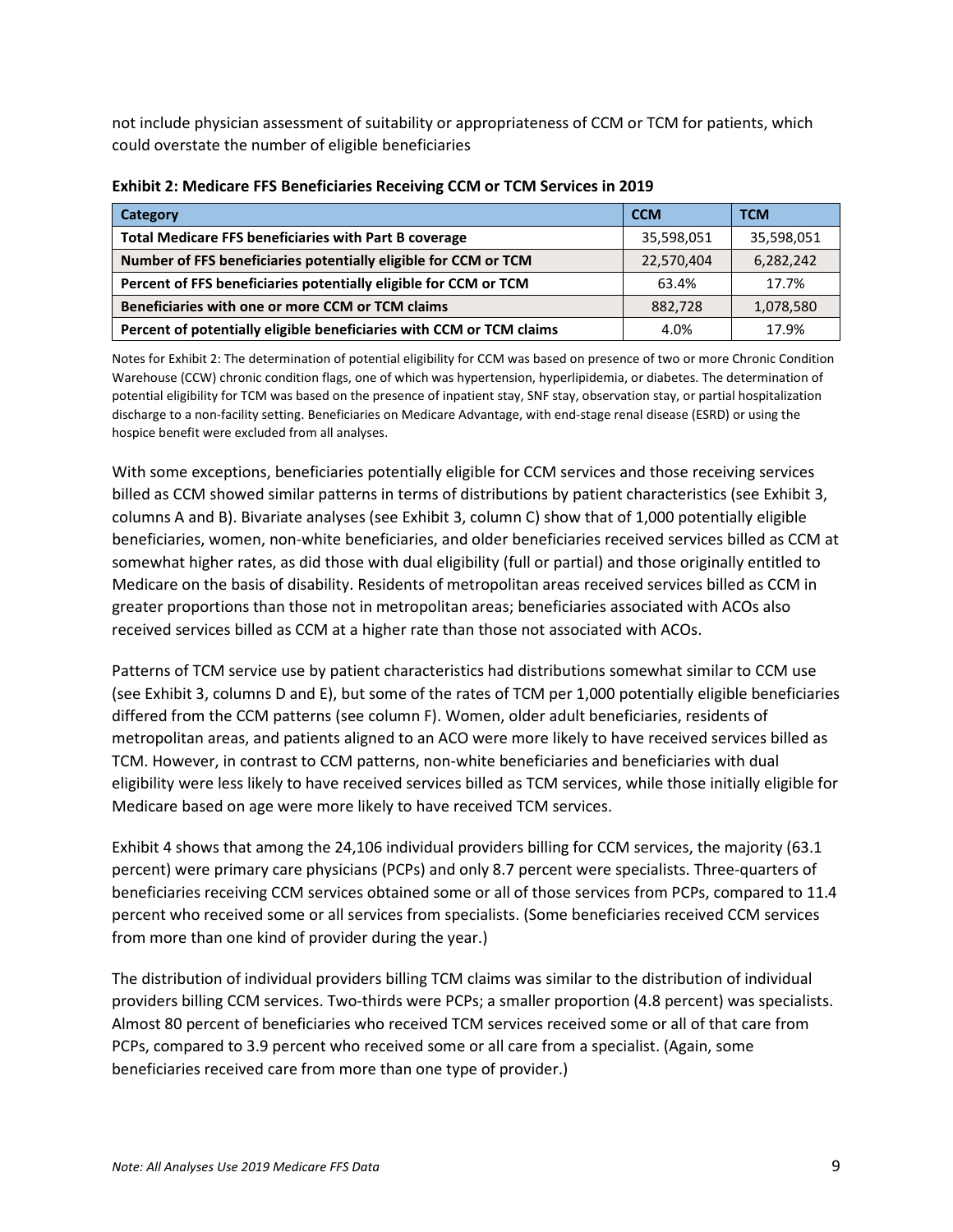Patterns of practice characteristics are similar to those of individual provider characteristics (see Exhibit 5). A "practice" is defined as the collection of individual providers billing under the same billing National Provider Identifier (NPI), based on CMS guidance.<sup>[18](#page-29-18)</sup> Of the 7,799 practices that billed for CCM, 78.5 percent were primary care practices (defined using the primary taxonomy code reported by the practice), and 79.3 percent of the 23,797 practices billing for TCM were primary care practices. Among specialty practices, Exhibit 5 also identifies the five types of specialty practices that billed most frequently for CCM or TCM; in both cases, clinics were the second most-often reported practice type.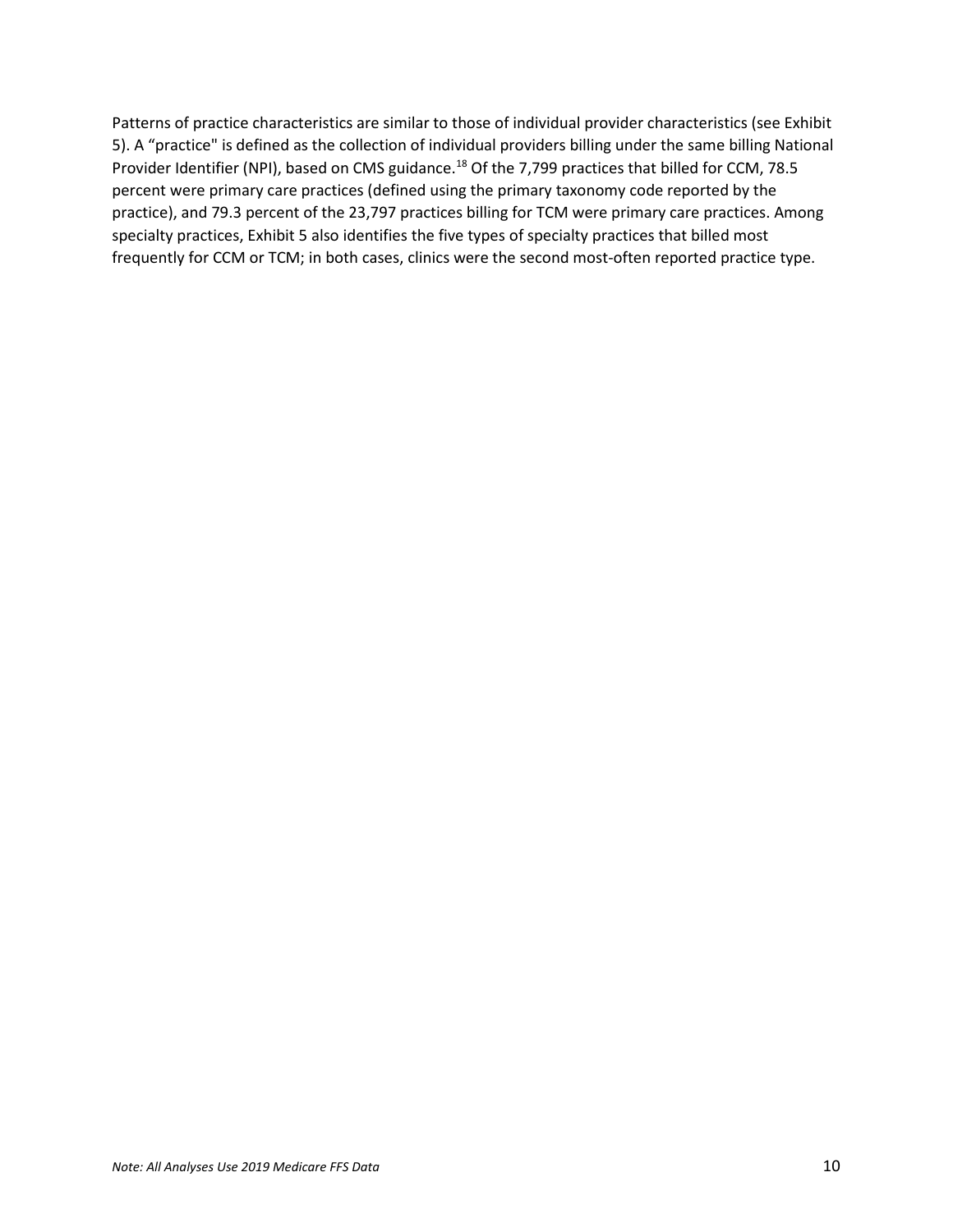| <b>Exhibit 3: Beneficiary Category</b>                                  | <b>CCM</b>                                   |                                    |                                                                            | <b>TCM</b>                                      |                             |                                                                     |  |  |
|-------------------------------------------------------------------------|----------------------------------------------|------------------------------------|----------------------------------------------------------------------------|-------------------------------------------------|-----------------------------|---------------------------------------------------------------------|--|--|
|                                                                         | A. Potentially<br><b>Eligible Population</b> | <b>B. CCM</b><br><b>Recipients</b> | <b>C. Recipients</b><br>per 1,000<br><b>Potentially</b><br><b>Eligible</b> | D. Potentially<br>Eligible<br><b>Population</b> | E. TCM<br><b>Recipients</b> | F. Recipients per<br>1,000<br><b>Potentially</b><br><b>Eligible</b> |  |  |
| Total number of beneficiaries or rate<br>per 1,000 potentially eligible | 22,570,404<br>100.0%                         | 882,728<br>100.0%                  | 39                                                                         | 6,282,242<br>100.0%                             | 1,078,580<br>100.0%         | 172                                                                 |  |  |
| Race/ethnicity                                                          |                                              |                                    |                                                                            |                                                 |                             |                                                                     |  |  |
| <b>Non-Hispanic White</b>                                               | 78.8%                                        | 73.6%                              | 37                                                                         | 80.1%                                           | 84.6%                       | 181                                                                 |  |  |
| <b>Non-Hispanic Black</b>                                               | 9.3%                                         | 12.1%                              | 51                                                                         | 9.9%                                            | 7.7%                        | 134                                                                 |  |  |
| Hispanic                                                                | 6.0%                                         | 8.1%                               | 54                                                                         | 5.6%                                            | 4.1%                        | 127                                                                 |  |  |
| Other                                                                   | 6.0%                                         | 6.1%                               | 40                                                                         | 4.4%                                            | 3.6%                        | 138                                                                 |  |  |
| <b>Sex</b>                                                              |                                              |                                    |                                                                            |                                                 |                             |                                                                     |  |  |
| <b>Male</b>                                                             | 44.2%                                        | 40.6%                              | 36                                                                         | 44.9%                                           | 43.2%                       | 165                                                                 |  |  |
| Female                                                                  | 55.8%                                        | 59.4%                              | 42                                                                         | 55.1%                                           | 56.8%                       | 177                                                                 |  |  |
| Age                                                                     |                                              |                                    |                                                                            |                                                 |                             |                                                                     |  |  |
| Under 45 years                                                          | 1.4%                                         | 1.2%                               | 35                                                                         | 3.3%                                            | 1.4%                        | 71                                                                  |  |  |
| 45-64 years                                                             | 9.6%                                         | 9.4%                               | 38                                                                         | 12.5%                                           | 9.0%                        | 124                                                                 |  |  |
| 65-74 years                                                             | 43.5%                                        | 35.8%                              | 32                                                                         | 35.9%                                           | 32.3%                       | 154                                                                 |  |  |
| 75-84 years                                                             | 30.7%                                        | 34.0%                              | 43                                                                         | 30.2%                                           | 34.8%                       | 198                                                                 |  |  |
| 85 years and older                                                      | 14.8%                                        | 19.5%                              | 51                                                                         | 18.1%                                           | 22.5%                       | 214                                                                 |  |  |
| <b>Dual Eligibility</b>                                                 |                                              |                                    |                                                                            |                                                 |                             |                                                                     |  |  |
| <b>None</b>                                                             | 79.4%                                        | 71.5%                              | 35                                                                         | 77.4%                                           | 81.8%                       | 181                                                                 |  |  |
| <b>Partial</b>                                                          | 4.4%                                         | 5.0%                               | 44                                                                         | 5.8%                                            | 5.0%                        | 150                                                                 |  |  |
| Full                                                                    | 16.2%                                        | 23.5%                              | 57                                                                         | 16.9%                                           | 13.2%                       | 134                                                                 |  |  |

**Exhibit 3: Demographic Characteristics of FFS Beneficiaries Receiving CCM or TCM Services**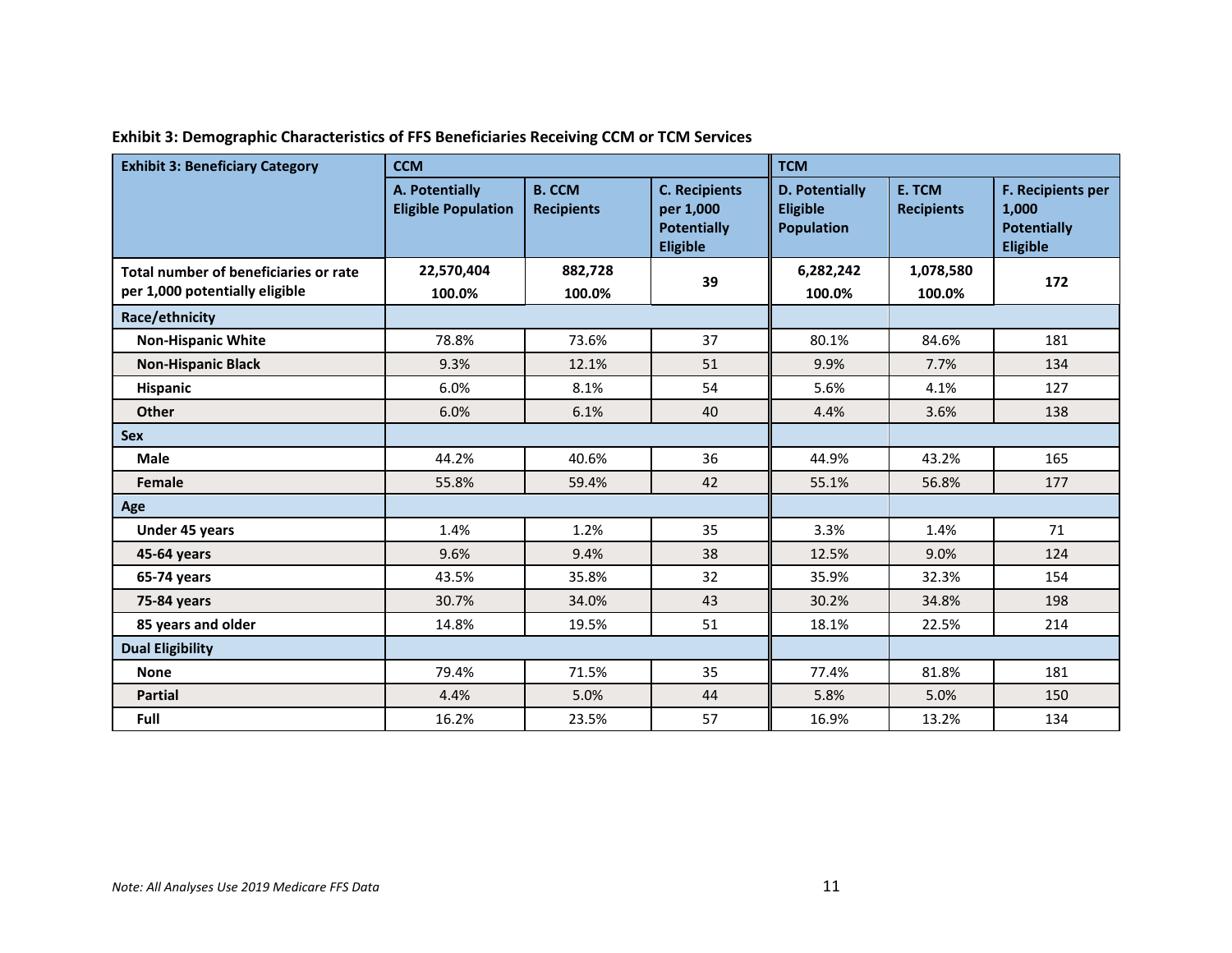| <b>Exhibit 3: Beneficiary Category</b>                                       | <b>CCM</b>                                   |                                    |                                                                            | <b>TCM</b>                                                    |                             |                                                                     |
|------------------------------------------------------------------------------|----------------------------------------------|------------------------------------|----------------------------------------------------------------------------|---------------------------------------------------------------|-----------------------------|---------------------------------------------------------------------|
|                                                                              | A. Potentially<br><b>Eligible Population</b> | <b>B. CCM</b><br><b>Recipients</b> | <b>C. Recipients</b><br>per 1,000<br><b>Potentially</b><br><b>Eligible</b> | <b>D. Potentially</b><br><b>Eligible</b><br><b>Population</b> | E. TCM<br><b>Recipients</b> | F. Recipients per<br>1,000<br><b>Potentially</b><br><b>Eligible</b> |
| <b>Original Reason for Medicare</b>                                          |                                              |                                    |                                                                            |                                                               |                             |                                                                     |
| Old age                                                                      | 79.0%                                        | 76.7%                              | 38                                                                         | 71.6%                                                         | 76.6%                       | 184                                                                 |
| <b>Disability</b>                                                            | 20.5%                                        | 22.9%                              | 44                                                                         | 27.5%                                                         | 22.6%                       | 141                                                                 |
| End-stage renal disease (ESRD)                                               | 0.3%                                         | 0.2%                               | 30                                                                         | 0.5%                                                          | 0.4%                        | 139                                                                 |
| <b>Disability and ESRD</b>                                                   | 0.3%                                         | 0.2%                               | 38                                                                         | 0.4%                                                          | 0.4%                        | 147                                                                 |
| <b>Rural-Urban Designation<sup>x</sup></b>                                   |                                              |                                    |                                                                            |                                                               |                             |                                                                     |
| Metropolitan                                                                 | 77.0%                                        | 81.6%                              | 41                                                                         | 76.5%                                                         | 79.1%                       | 178                                                                 |
| Micropolitan                                                                 | 12.1%                                        | 10.7%                              | 34                                                                         | 12.1%                                                         | 12.1%                       | 172                                                                 |
| <b>Small town</b>                                                            | 6.4%                                         | 4.8%                               | 29                                                                         | 6.7%                                                          | 5.3%                        | 137                                                                 |
| Non-core                                                                     | 4.4%                                         | 2.8%                               | 25                                                                         | 4.6%                                                          | 3.4%                        | 127                                                                 |
| Not coded/unknown                                                            | 0.1%                                         | 0.1%                               | 36                                                                         | 0.1%                                                          | 0.0%                        | 49                                                                  |
| <b>Accountable Care Organization (ACO)</b><br><b>Alignment</b> <sup>xi</sup> |                                              |                                    |                                                                            |                                                               |                             |                                                                     |
| <b>No</b>                                                                    | 66.0%                                        | 62.8%                              | 37                                                                         | 67.2%                                                         | 55.5%                       | 142                                                                 |
| <b>Yes</b>                                                                   | 34.0%                                        | 37.2%                              | 43                                                                         | 32.8%                                                         | 44.5%                       | 233                                                                 |

#### <span id="page-11-1"></span><span id="page-11-0"></span>**Exhibit 3 Continued: Demographic Characteristics of FFS Beneficiaries Receiving CCM or TCM Services**

Note: The determination of potential eligibility for CCM was based on presence of two or more Chronic Condition Warehouse (CCW) chronic condition flags, one of which was hypertension, hyperlipidemia, or diabetes. The determination of potential eligibility for TCM was based on the presence of inpatient stay, SNF stay, observation stay, or partial hospitalization discharge to a non-facility setting. Beneficiaries on Medicare Advantage, with end-stage renal disease (ESRD) or using the hospice benefit were excluded from all analyses.

<sup>&</sup>lt;sup>x</sup> Based on Rural-Urban Commuting Area Codes https://www.ers.usda.gov/data-products/rural-urban-commuting-area-codes.aspx<br><sup>xi</sup> Beneficiaries aligned to Medicare Shared Savings Program Accountable Care Organization 2019 pr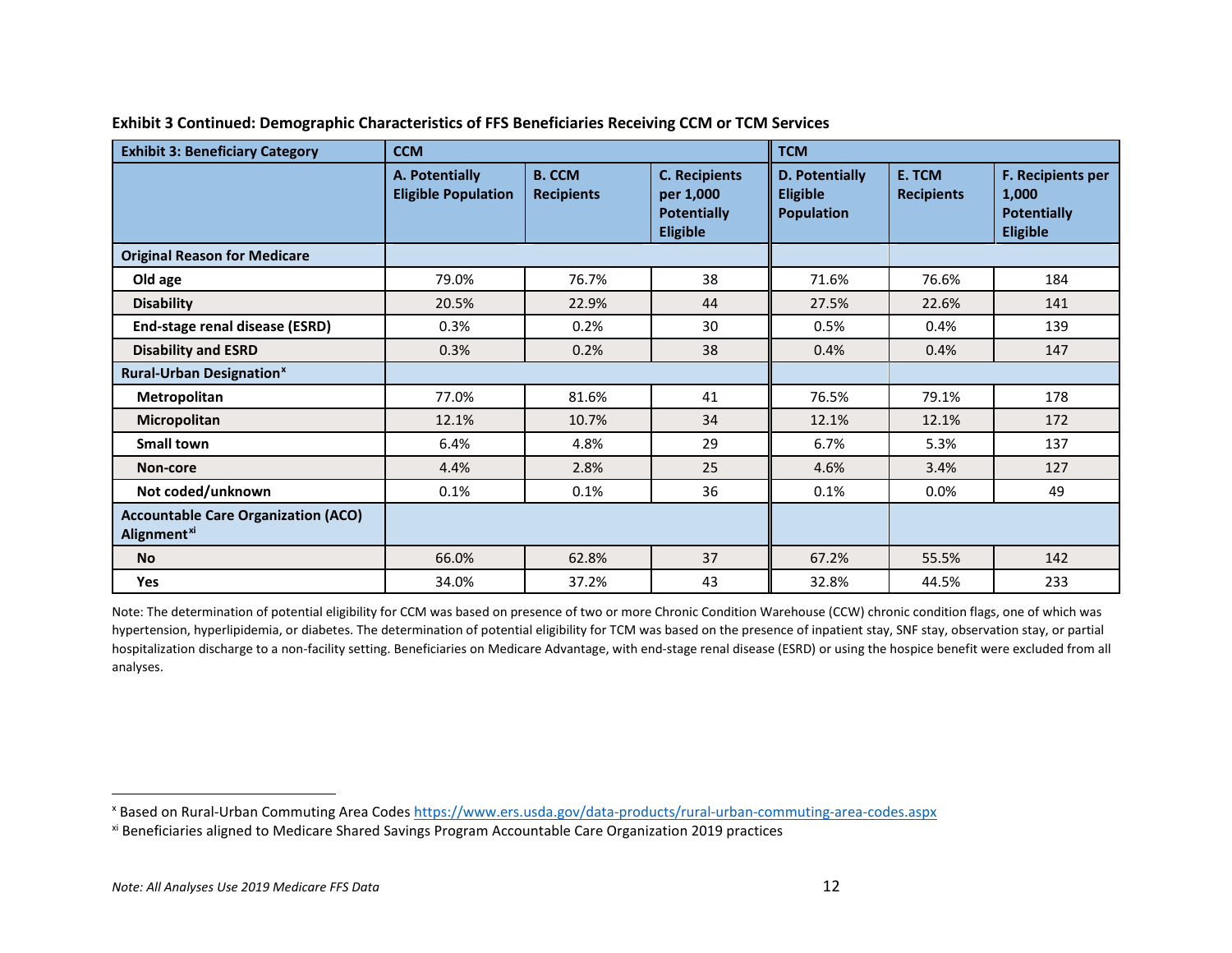| <b>Provider Type</b>                                                                                       | <b>CCM</b>                   |                                       |                                        |                                       | <b>TCM</b>                   |                                       |                                        |                                       |  |
|------------------------------------------------------------------------------------------------------------|------------------------------|---------------------------------------|----------------------------------------|---------------------------------------|------------------------------|---------------------------------------|----------------------------------------|---------------------------------------|--|
|                                                                                                            | <b>Providers Billing CCM</b> |                                       | Beneficiaries with Claims <sup>a</sup> |                                       | <b>Providers Billing TCM</b> |                                       | Beneficiaries with Claims <sup>a</sup> |                                       |  |
|                                                                                                            | <b>Number</b>                | <b>Percent</b><br><b>Distribution</b> | <b>Number</b>                          | <b>Percent</b><br><b>Distribution</b> | <b>Number</b>                | <b>Percent</b><br><b>Distribution</b> | <b>Number</b>                          | <b>Percent</b><br><b>Distribution</b> |  |
| <b>Total</b>                                                                                               | 24,106                       | 100%                                  | 882,728                                | 100%                                  | 96,819                       | 100%                                  | 1,078,580                              | 100%                                  |  |
| <b>Primary Care Physicians</b>                                                                             | 15,222                       | 63.1%                                 | 666,426                                | 75.5%                                 | 64,551                       | 66.7%                                 | 855,077                                | 79.3%                                 |  |
| <b>Nurse Practitioner, Certified</b><br><b>Clinical Nurse Specialist, or</b><br><b>Physician Assistant</b> | 5,296                        | 22.0%                                 | 103,680                                | 11.7%                                 | 23,358                       | 24.1%                                 | 188,621                                | 17.5%                                 |  |
| <b>Specialists</b>                                                                                         | 2,086                        | 8.7%                                  | 100,312                                | 11.4%                                 | 4,692                        | 4.8%                                  | 42,221                                 | 3.9%                                  |  |
| <b>Other Physicians</b>                                                                                    | 1,502                        | 6.2%                                  | 54.506                                 | 6.2%                                  | 4,218                        | 4.4%                                  | 29,480                                 | 2.7%                                  |  |

#### **Exhibit 4: Beneficiaries Receiving CCM or TCM Services, by Type of Rendering Provider**

a Detail may sum to more than the total, to the extent that a given beneficiary receives services from more than one practitioner.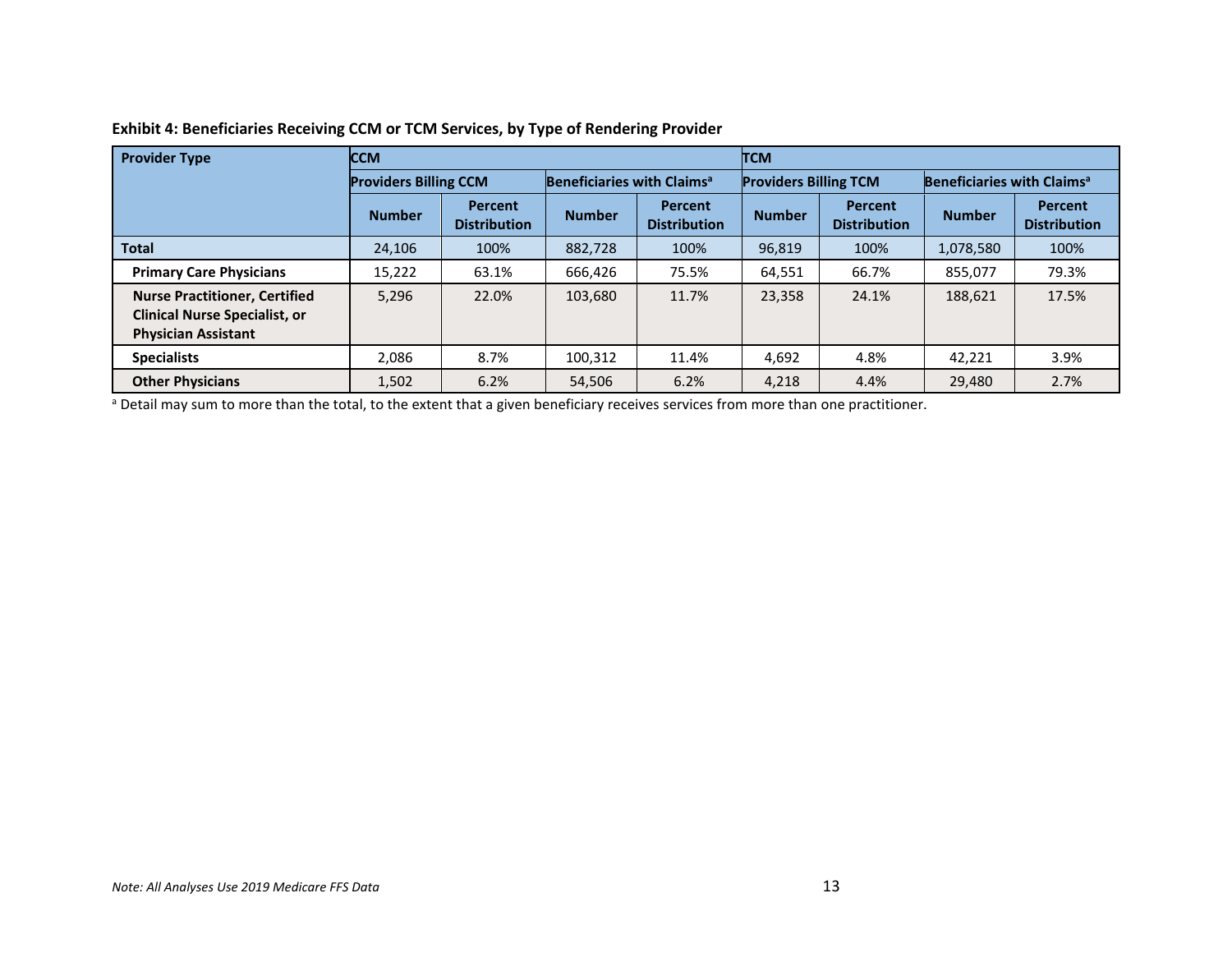| Practice Type <sup>a</sup>                                                                                   | <b>CCM</b>       |                                          |                                                  |                                       | <b>TCM</b>       |                                          |               |                                               |  |
|--------------------------------------------------------------------------------------------------------------|------------------|------------------------------------------|--------------------------------------------------|---------------------------------------|------------------|------------------------------------------|---------------|-----------------------------------------------|--|
|                                                                                                              | <b>Practices</b> |                                          | <b>Beneficiaries with</b><br>Claims <sup>b</sup> |                                       | <b>Practices</b> |                                          |               | <b>Beneficiaries with Claims</b> <sup>b</sup> |  |
|                                                                                                              | <b>Number</b>    | <b>Percent</b><br><b>Distribution</b>    | <b>Number</b>                                    | <b>Percent</b><br><b>Distribution</b> | <b>Number</b>    | <b>Percent</b><br><b>Distribution</b>    | <b>Number</b> | <b>Percent</b><br><b>Distribution</b>         |  |
| <b>Total</b>                                                                                                 | 7,799            | 100%                                     | 882,728                                          | 100%                                  | 23,797           | 100%                                     | 1,078,580     | 100%                                          |  |
| <b>Primary Care Practices</b>                                                                                | 6,126            | 78.5%                                    | 705,087                                          | 79.9%                                 | 18,879           | 79.3%                                    | 827,847       | 76.8%                                         |  |
| <b>Specialty Practices</b>                                                                                   | 1,673            | 21.5%                                    | 188,853                                          | 21.4%                                 | 4,918            | 20.7%                                    | 258,709       | 24.0%                                         |  |
| Five Most Frequent Specialties <sup>c</sup>                                                                  |                  |                                          |                                                  |                                       |                  |                                          |               |                                               |  |
| <b>Clinic/Center, Ambulatory</b><br><b>Health Care Facilities</b>                                            | 523              | 6.7%                                     | 53,468                                           | 6.1%                                  | 2,378            | 10.0%                                    | 144.772       | 13.4%                                         |  |
| <b>Specialist; Other Service</b><br><b>Providers</b>                                                         | 284              | 3.6%                                     | 44,020                                           | 5.0%                                  | 658              | 2.8%                                     | 26,857        | 2.5%                                          |  |
| <b>Nurse Practitioner, specialties</b>                                                                       | 207              | 2.7%                                     | 21,566                                           | 2.4%                                  | 471              | 2.0%                                     | 7,952         | 0.7%                                          |  |
| <b>Psychiatry and Neurology</b>                                                                              | 69               | 0.9%                                     | 8,480                                            | 1.0%                                  |                  | (Not in top 5 most frequent specialties) |               |                                               |  |
| <b>Urology</b>                                                                                               | 30               | 0.4%                                     | 15,918                                           | 1.8%                                  |                  | (Not in top 5 most frequent specialties) |               |                                               |  |
| <b>General Acute Care Hospital</b>                                                                           |                  | (Not in top 5 most frequent specialties) |                                                  |                                       | 324              | 1.4%                                     | 28,953        | 2.7%                                          |  |
| <b>Surgery (General Surgery,</b><br>Orthopedic, Neurological,<br><b>Colon and Rectal, Thoracic,</b><br>etc.) |                  | (Not in top 5 most frequent specialties) |                                                  |                                       | 139              | 0.6%                                     | 12,008        | 1.1%                                          |  |

#### **Exhibit 5: Beneficiaries Receiving CCM or TCM Services by Type of Billing Practice**

a Practice type is based on the primary taxonomy code associated with the billing NPI in the National Plan and Provider Enumeration System (NPPES).

b Detail may sum to more than the total, to the extent that a given beneficiary receives services from more than one practice.

 $c$  The sum of the five most frequent specialties (1,113) is lower than the total of 1,673 practices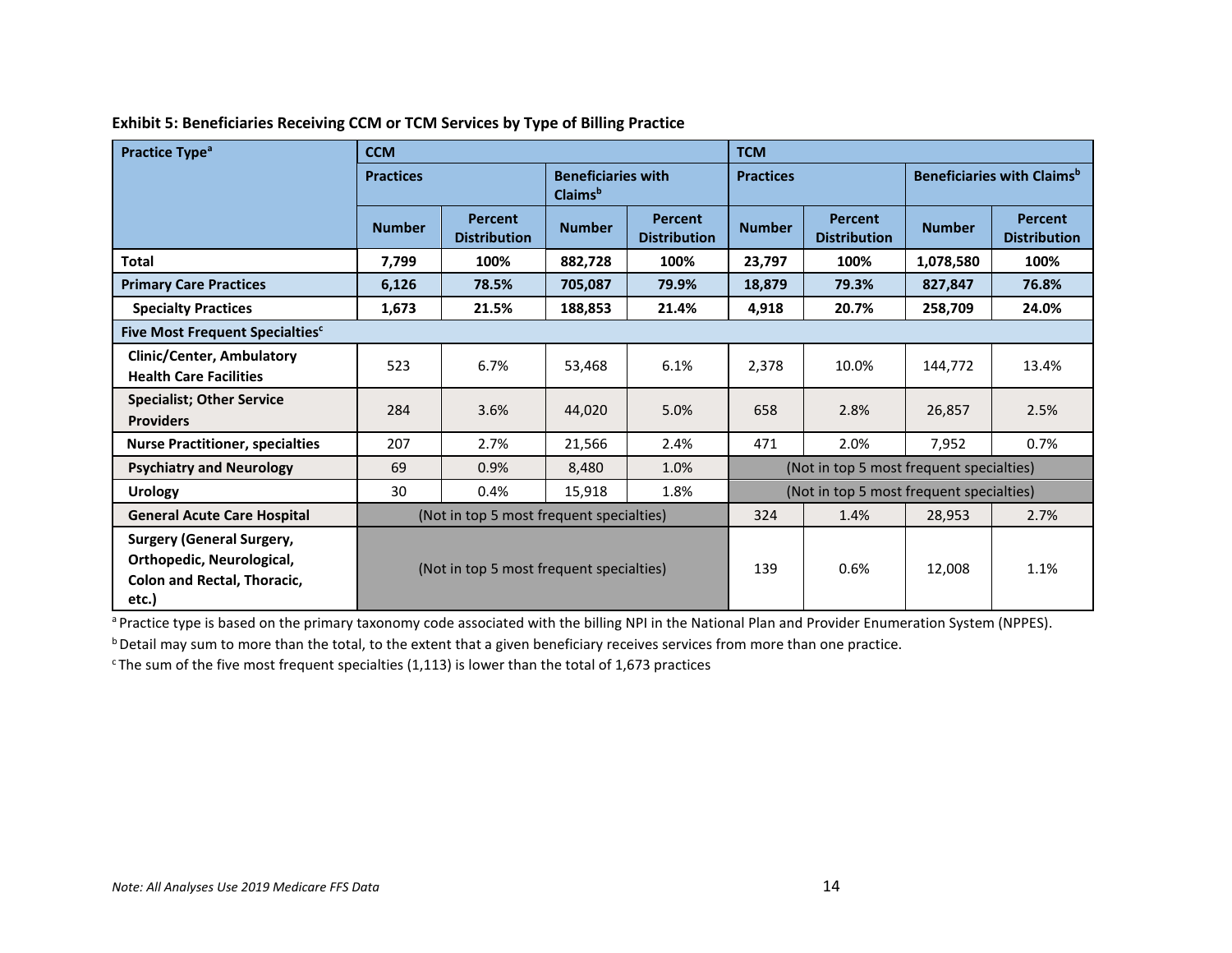#### <span id="page-14-0"></span>IV. Practice-Level Utilization Findings

Among a total of 177,220 practices in the United States that billed E&M visits for FFS beneficiaries, 148,113 had at least one attributed beneficiary who was potentially eligible for CCM (see Exhibit 6). Beneficiaries were attributed to practices based on the plurality of CCM visits/AWVs and then followed by the rest of qualified E&M visits during 2019 or a 12-month look-back period (see Appendix A for more details). Among these practices, only 7,729 (5.2 percent) had at least one attributed beneficiary who received CCM services. Xil During the same period, 126,252 practices had at least one attributed beneficiary who was potentially eligible to have received a TCM service, and 57,532 (45.6 percent) of them had at least one attributed beneficiary who received TCM.

Exhibit 7 provides a detailed analysis of the characteristics of practices with attributed beneficiaries receiving CCM care. Only 10 percent of primary care practices with potentially eligible beneficiaries had beneficiaries who received CCM services. However, this rate was five times the rate for specialty practices (1.9 percent). Almost half (48.2 percent) of both primary care and specialty practices that had any beneficiaries receiving CCM had at least 20 percent or more of their potentially eligible patients receiving CCM. However, primary care practices had a substantially higher rate of potentially eligible patients receiving CCM services per 1,000 potentially eligible patients than did specialty practices (47 versus 25 per 1,000 potentially eligible patients).

The percentage of practices with potentially eligible beneficiaries receiving CCM for at least one patient increased with practice size, ranging from 3.9 percent of solo practices to 14.2 percent of practices with 25 or more providers. However, a larger percentage of potentially eligible beneficiaries in smaller practices received CCM compared to larger practices. For example, 61.7 percent of solo practices with at least one beneficiary receiving CCM had at least 20 percent of their potentially eligible patients receiving CCM, compared to only 14.7 percent of practices with 25 or more providers. This difference is also reflected in beneficiary-level rates of service provision: on average, solo practices' potentially eligible beneficiaries received CCM at a rate of 57 beneficiaries per 1,000 potentially eligible beneficiaries, compared to two per 1,000 potentially eligible beneficiaries for practices with 25 or more providers.

A higher percentage of practices affiliated with ACOs had potentially eligible beneficiaries receiving CCM (12.3 percent), compared to 3.8 percent of non-ACO practices. Although a smaller fraction of ACO practices had at least 20 percent of potentially eligible beneficiaries receiving CCM, the rate of CCM use per 1,000 potentially eligible beneficiaries was somewhat higher for beneficiaries seen in ACO rather than non-ACO practices (41 versus 38 per 1,000 potentially eligible beneficiaries).

A greater percentage of urban practices provided CCM services to 20 percent or more of their potentially eligible population compared to rural practices (50.2 percent versus 37.7 percent). Similarly, a higher proportion of potentially eligible beneficiaries attributed to urban practices received CCM relative to rural practices (41 versus 31 per 1,000 potentially eligible beneficiaries). Although only

<span id="page-14-1"></span>xii Exhibit 5 includes practices that billed for CCM services (7,779). Exhibit 7 focuses on practices with potentially eligible beneficiaries receiving CCM where eligibility is determined using claims-based rules (7,729). A small number of beneficiaries received CCM services while not eligible using claims-based rules. Exhibit 5 includes practices directly billing for TCM services (23,797). Similarly, Exhibit 8 focuses on practices that had any attributed beneficiary receiving TCM services regardless of whether the practice billed for TCM themselves (57,532).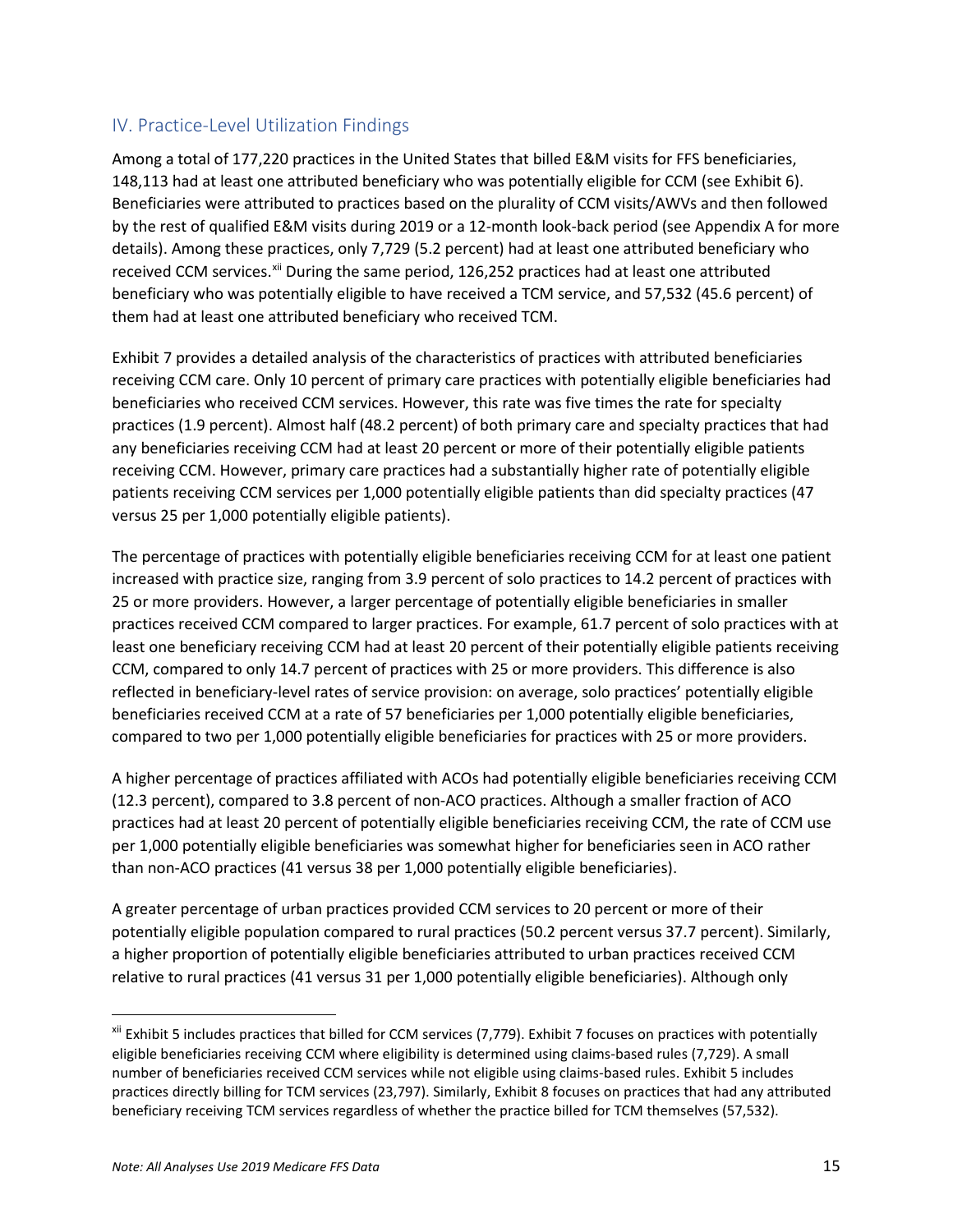limited regional variation occurred in the percent of practices providing CCM to any of their beneficiaries or at least 20 percent of their potentially eligible beneficiaries, attributed beneficiaries in the South had the highest rate of CCM use per 1,000 potentially eligible beneficiaries.

Exhibit 7 also provides statistics for practices based on the quintile distribution of each of two characteristics of their patients. Stratified by the percent of attributed beneficiaries who are non-white, use of CCM is generally greater for practices with larger proportions of non-white beneficiaries, both in terms of the proportion of practices providing service to at least 20 percent of their potentially eligible patients and in terms of the number of attributed beneficiaries served per 1,000 potentially eligible patients. A similar pattern occurs when practices are stratified by the percent of attributed beneficiaries with full dual eligibility, although the pattern is essentially flat except for the highest quintile of practices.

The last five rows in Exhibit 7 present rates of service per 1,000 potentially eligible beneficiaries for quartiles of practices when stratified by that rate. Practices with higher rates of service tend to account for higher proportions of beneficiaries served, which is a natural consequence of the stratification. What is instructive is that quartiles reflecting higher use account for smaller shares of potentially eligible beneficiaries.

Exhibit 8 provides a similarly detailed practice-level analysis of TCM services by practice characteristics. Among practices with attributed beneficiaries who were potentially eligible for TCM, a greater proportion of primary care practices had at least one beneficiary who received TCM compared to specialty practices (55.2 percent versus 37.6 percent). Similarly, a greater proportion of primary care practices had at least 20 percent of their potentially eligible beneficiaries receiving TCM (44.8 percent versus 35.5 percent for specialty practices). Potentially eligible beneficiaries attributed to primary care practices received TCM at a greater rate than those attributed to a specialty practice (194 versus 142 per 1,000 potentially eligible beneficiaries). It is important to bear in mind that unlike CCM services, TCM services often were provided by a provider not affiliated with the beneficiary's attributed practice, and that this can obscure practice patterns.

A greater percentage of large practices had at least one potentially eligible beneficiary who received TCM services (80.4 percent for practices with 25 or more providers compared to 36.6 percent for solo practices), and the rates at which potentially eligible beneficiaries received TCM also generally increased with size (e.g., from 159 per 1,000 potentially eligible beneficiaries attributed to solo practices up to 186 per 1,000 potentially eligible beneficiaries attributed to practices with 25 or more providers). However, the proportion of practices providing TCM to at least 20 percent of potentially eligible beneficiaries (see column G) decreased with practice size.

Practices affiliated with an ACO showed a higher proportion of attributed and potentially eligible beneficiaries receiving TCM services. Compared to non-ACO practices, more ACO affiliated practices had at least 20 percent of attributed and potentially eligible beneficiaries receiving TCM.

A higher proportion of potentially eligible beneficiaries attributed to urban practices received TCM services compared to potentially eligible beneficiaries attributed to rural practices (179 versus 160 per 1,000 potentially eligible beneficiaries), but very similar percentages of urban and rural practices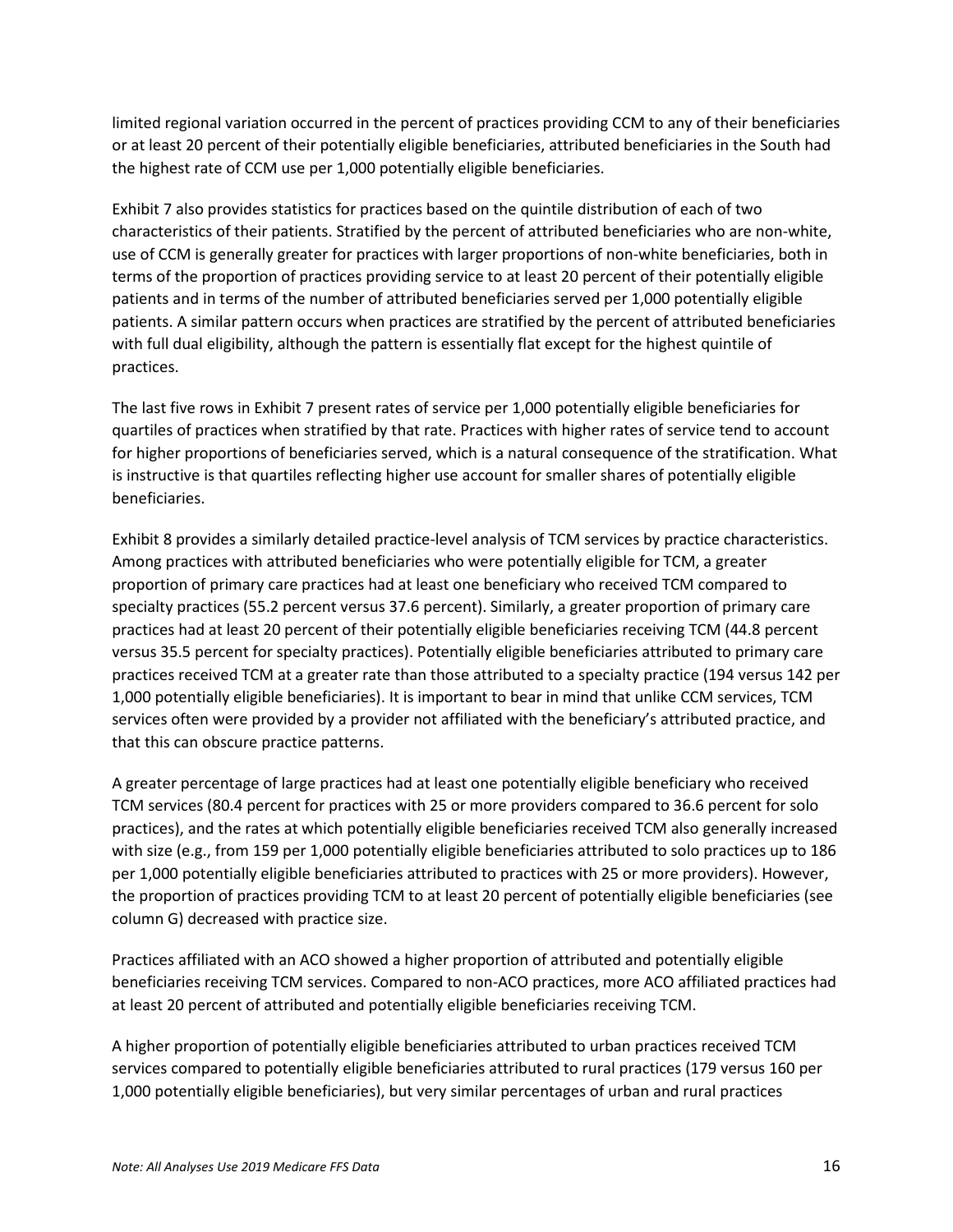provided TCM services to at least one potentially eligible beneficiary and to at least 20 percent of those potentially eligible.

Exhibit 8 also provides statistics for practices based on quintile distributions of two characteristics of their attributed population. With only minor exceptions, the rates of service receipt are inversely related with the proportion of attributed beneficiaries seen in the practice who are non-white or who are dually-eligible. As with CCM services, the higher-ranked practices in terms of proportion of potentially eligible beneficiaries who received TCM services accounted for relatively fewer of potentially eligible cases, but (unsurprisingly) a higher proportion of those beneficiaries served.

#### <span id="page-16-0"></span>V. Summary

In total, it appears that in 2019, Medicare CCM and TCM services for were not provided to many FFS beneficiaries who might have benefitted from them. Further evidence about outcomes from the use of care coordination is needed.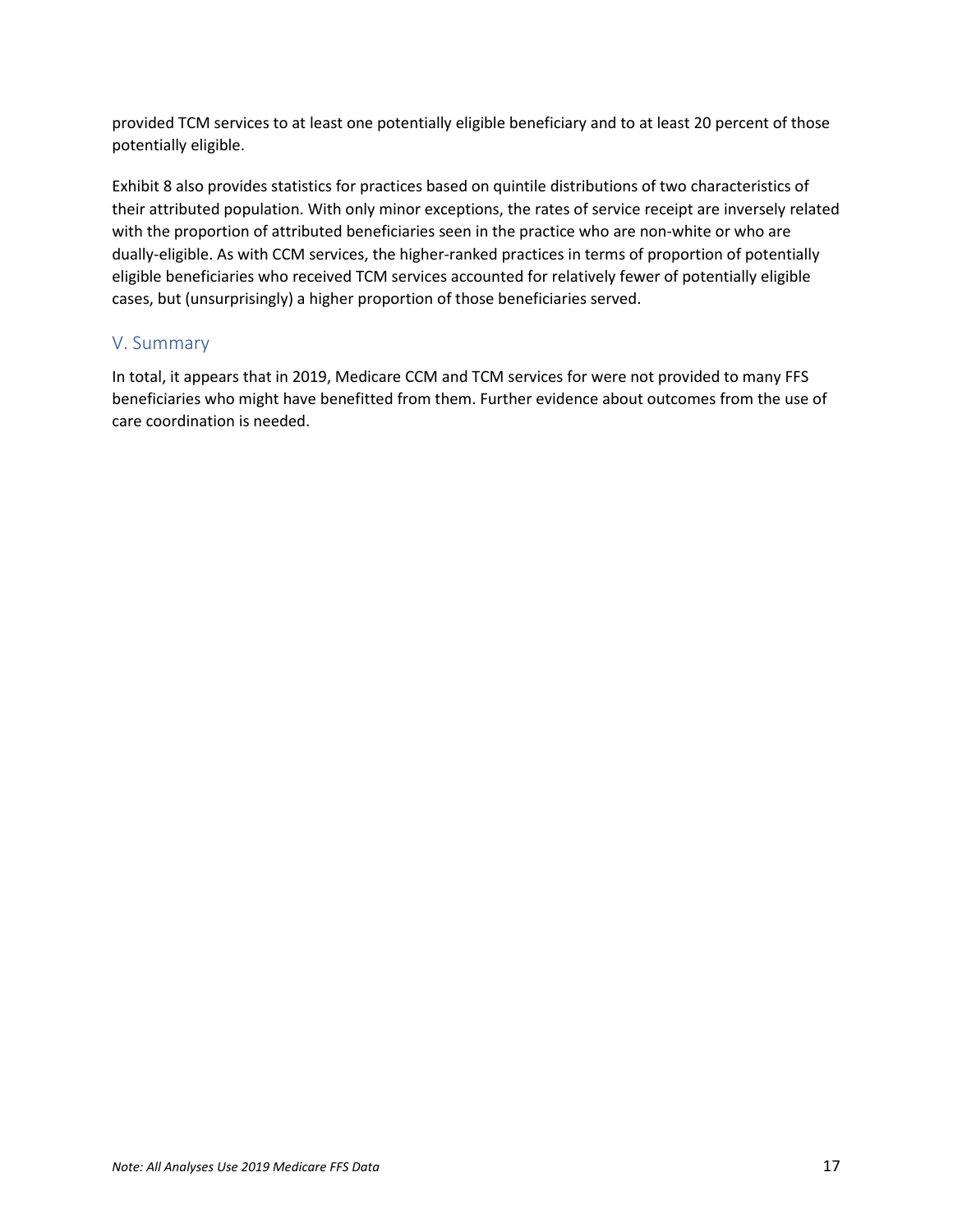**Exhibit 6: Practices with Attributed Potentially Eligible Beneficiaries Receiving CCM or Receiving TCM**

| Category                                                                                                                                             | <b>CCM</b> | <b>TCM</b>          |
|------------------------------------------------------------------------------------------------------------------------------------------------------|------------|---------------------|
| Total U.S. practices that billed qualifying Evaluation and Management (E&M) visits for FFS beneficiaries                                             | 177,220    | 177,220             |
| Of which, practices with at least one attributed beneficiary potentially eligible for CCM or TCM                                                     | 148,113    | 126,252             |
| Of which, practices with at least one attributed potentially eligible beneficiary with a CCM or TCM claim                                            | 7.729a     | 57,532 <sup>b</sup> |
| Percentage of practices with at least one attributed potentially eligible beneficiary with a CCM<br>or TCM claim                                     | 5.2%       | 45.6%               |
| Of practices with beneficiaries receiving CCM or TCM, average % of all potentially eligible beneficiaries who received<br><b>CCM or TCM services</b> | 30.7%      | 22.6%               |

<sup>a</sup> Exhibit 5 includes practices that billed for CCM services (7,779). This exhibit and remaining exhibits focus on practices billing CCM for beneficiaries potentially eligible for CCM services using claims-based rules (7,729). A small number of beneficiaries received CCM services while not eligible using claims-based rules.  $b$  Exhibit 5 includes practices directly billing for TCM services (23,797). This analysis and remaining exhibits focus on practices that had any attributed beneficiary receiving TCM services regardless of whether the practice billed for TCM themselves (57,532).

The determination of potential eligibility for CCM was based on presence of two or more Chronic Condition Warehouse (CCW) chronic condition flags, one of which was hypertension, hyperlipidemia, or diabetes. The determination of potential eligibility for TCM was based on the presence of inpatient stay, SNF stay, observation stay, or partial hospitalization discharge to a non-facility setting. Beneficiaries on Medicare Advantage, with end-stage renal disease (ESRD) or using the hospice benefit were excluded from all analyses.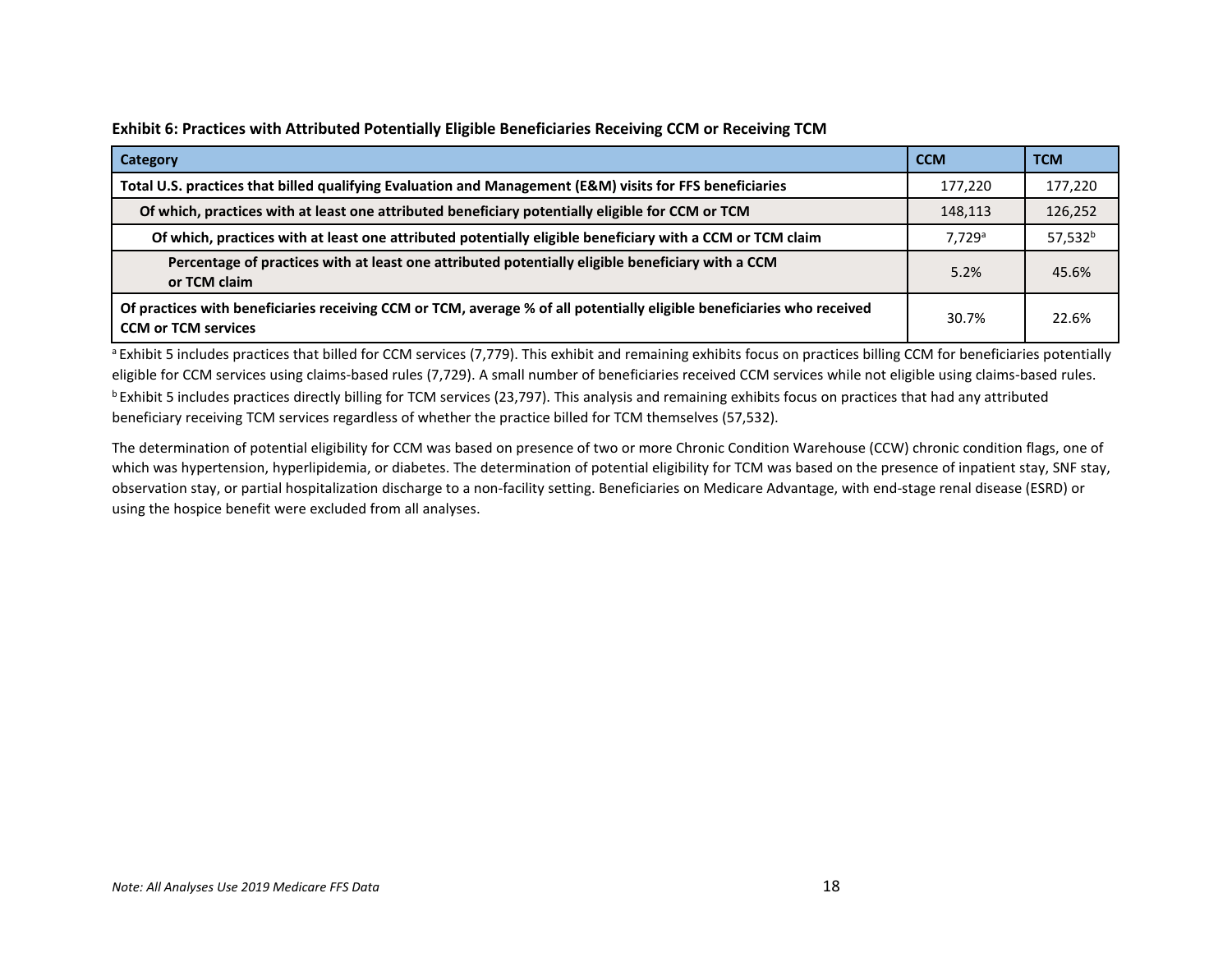| <b>Exhibit 7: Practice</b>                                     | A.                   | <b>B.</b>                                       | C.            | D.                            | E.                                                       | F.                                                                                   | G.                             | н.                                                                                   | ı.                                           | J.                              |  |
|----------------------------------------------------------------|----------------------|-------------------------------------------------|---------------|-------------------------------|----------------------------------------------------------|--------------------------------------------------------------------------------------|--------------------------------|--------------------------------------------------------------------------------------|----------------------------------------------|---------------------------------|--|
| <b>Characteristics</b>                                         | <b>All Practices</b> | <b>Practices</b><br>with at Least               |               | <b>Receiving CCM Services</b> | <b>Practices with Potentially Eligible Beneficiaries</b> |                                                                                      |                                | <b>Number of Beneficiaries Potentially</b><br>Eligible for CCM Services <sup>a</sup> |                                              |                                 |  |
|                                                                |                      | One<br><b>Beneficiary</b><br><b>Potentially</b> |               |                               | <b>Percent of</b><br><b>Practices</b>                    | <b>Practices with at Least</b><br>20 Percent of                                      |                                | <b>Total</b>                                                                         | <b>With at Least One CCM</b><br><b>Claim</b> |                                 |  |
|                                                                |                      | <b>CCM Eligible</b>                             | <b>Number</b> | <b>Percent</b>                | with<br><b>Potentially</b><br><b>Eligible</b>            | <b>Potentially Eligible</b><br><b>Beneficiaries Receiving</b><br><b>CCM Services</b> |                                |                                                                                      | <b>Total</b>                                 | Per 1,000<br><b>Potentially</b> |  |
|                                                                |                      |                                                 |               |                               | <b>Beneficiaries</b><br>$(C \div B)$                     | <b>Number</b>                                                                        | <b>Percent</b><br>$(F \div C)$ |                                                                                      |                                              | Eligible                        |  |
| <b>Total</b>                                                   | 177,270              | 148,113                                         | 7,729         | 100.0%                        | 5.2%                                                     | 3,723                                                                                | 48.2%                          | 22,309,323                                                                           | 882,728                                      | 40                              |  |
| <b>Type of Practice (Primary Care versus Specialty)</b>        |                      |                                                 |               |                               |                                                          |                                                                                      |                                |                                                                                      |                                              |                                 |  |
| <b>Primary Care</b>                                            | 36.7%                | 41.2%                                           | 6,077         | 78.6%                         | 10.0%                                                    | 2,927                                                                                | 48.2%                          | 67.0%                                                                                | 79.4%                                        | 47                              |  |
| <b>Specialty</b>                                               | 63.3%                | 58.8%                                           | 1,652         | 21.4%                         | 1.9%                                                     | 796                                                                                  | 48.2%                          | 33.0%                                                                                | 20.6%                                        | 25                              |  |
| <b>Practice Size (Number of Physicians or Other Providers)</b> |                      |                                                 |               |                               |                                                          |                                                                                      |                                |                                                                                      |                                              |                                 |  |
| $\mathbf{1}$                                                   | 56.0%                | 51.8%                                           | 2,988         | 38.7%                         | 3.9%                                                     | 1,845                                                                                | 61.7%                          | 15.6%                                                                                | 22.5%                                        | 57                              |  |
| $2 - 5$                                                        | 24.1%                | 25.2%                                           | 2,105         | 27.2%                         | 5.6%                                                     | 1,063                                                                                | 50.5%                          | 14.0%                                                                                | 21.6%                                        | 61                              |  |
| $5 - 10$                                                       | 11.3%                | 12.9%                                           | 1,187         | 15.4%                         | 6.2%                                                     | 474                                                                                  | 39.9%                          | 13.7%                                                                                | 17.0%                                        | 49                              |  |
| $11 - 24$                                                      | 5.3%                 | 6.2%                                            | 627           | 8.1%                          | 6.8%                                                     | 220                                                                                  | 35.1%                          | 11.2%                                                                                | 13.7%                                        | 49                              |  |
| $>25$                                                          | 3.3%                 | 3.9%                                            | 822           | 10.6%                         | 14.2%                                                    | 121                                                                                  | 14.7%                          | 45.6%                                                                                | 25.2%                                        | 22                              |  |
| <b>ACO status</b>                                              |                      |                                                 |               |                               |                                                          |                                                                                      |                                |                                                                                      |                                              |                                 |  |
| No                                                             | 85.3%                | 83.7%                                           | 4,745         | 61.4%                         | 3.8%                                                     | 2,517                                                                                | 53.0%                          | 58.8%                                                                                | 57.0%                                        | 38                              |  |
| Yes                                                            | 14.7%                | 16.3%                                           | 2,984         | 38.6%                         | 12.3%                                                    | 1,206                                                                                | 40.4%                          | 41.2%                                                                                | 43.0%                                        | 41                              |  |
| <b>Location</b>                                                |                      |                                                 |               |                               |                                                          |                                                                                      |                                |                                                                                      |                                              |                                 |  |
| <b>Urban</b>                                                   | 84.4%                | 83.7%                                           | 6,491         | 84.0%                         | 5.2%                                                     | 3,256                                                                                | 50.2%                          | 82.0%                                                                                | 85.6%                                        | 41                              |  |
| <b>Rural</b>                                                   | 15.4%                | 16.1%                                           | 1,224         | 15.8%                         | 5.1%                                                     | 461                                                                                  | 37.7%                          | 17.9%                                                                                | 14.3%                                        | 31                              |  |
| <b>Unknown</b>                                                 | 0.2%                 | 0.2%                                            | 14            | 0.2%                          | 5.1%                                                     | 6                                                                                    | 42.9%                          | 0.1%                                                                                 | 0.1%                                         | 44                              |  |

**Exhibit 7: Characteristics of Practices with Potentially Eligible Beneficiaries Receiving CCM Services**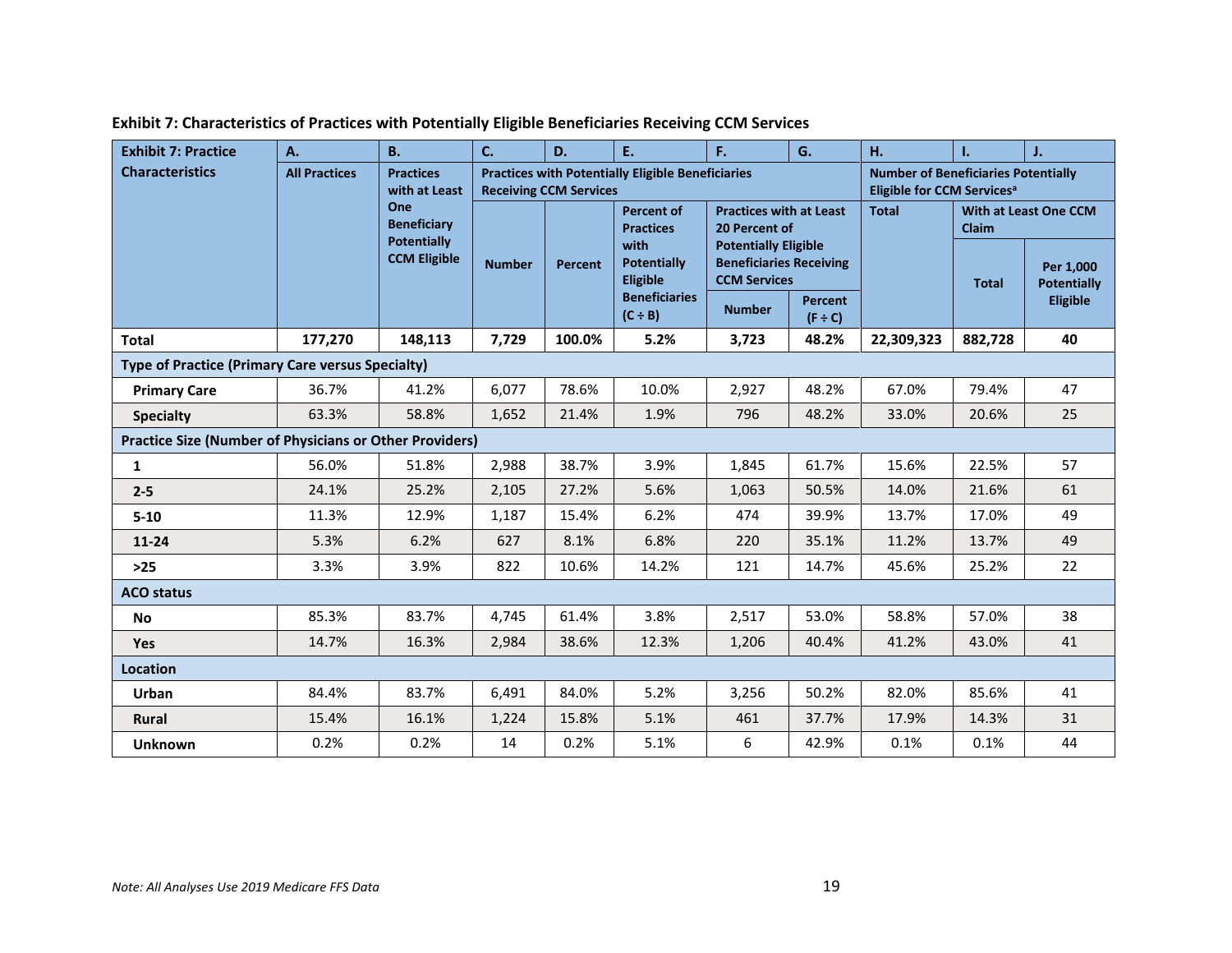| <b>Exhibit 7: Practice</b>                   | A.                   | <b>B.</b>                                 | C.                            | D.      | E.                                                             | F.                                                                                             | G.                                                     | H.    | ı.                                     | J.                                                 |
|----------------------------------------------|----------------------|-------------------------------------------|-------------------------------|---------|----------------------------------------------------------------|------------------------------------------------------------------------------------------------|--------------------------------------------------------|-------|----------------------------------------|----------------------------------------------------|
| <b>Characteristics</b>                       | <b>All Practices</b> | <b>Practices</b><br>with at Least         | <b>Receiving CCM Services</b> |         | <b>Practices with Potentially Eligible Beneficiaries</b>       |                                                                                                |                                                        |       | Eligible for CCM Services <sup>a</sup> | <b>Number of Beneficiaries Potentially</b>         |
|                                              |                      | One<br><b>Beneficiary</b>                 |                               |         | <b>Percent of</b><br><b>Practices</b>                          |                                                                                                | <b>Practices with at</b><br><b>Least 20 Percent of</b> |       | With at Least One CCM<br>Claim         |                                                    |
|                                              |                      | <b>Potentially</b><br><b>CCM Eligible</b> | <b>Number</b>                 | Percent | with<br><b>Potentially</b><br>Eligible<br><b>Beneficiaries</b> | <b>Potentially Eligible</b><br><b>Beneficiaries</b><br><b>Receiving CCM</b><br><b>Services</b> |                                                        |       | <b>Total</b>                           | Per 1,000<br><b>Potentially</b><br><b>Eligible</b> |
|                                              |                      |                                           |                               |         | $(C \div B)$                                                   | <b>Number</b>                                                                                  | <b>Percent</b><br>$(F \div C)$                         |       |                                        |                                                    |
| <b>Region</b>                                |                      |                                           |                               |         |                                                                |                                                                                                |                                                        |       |                                        |                                                    |
| West                                         | 22.1%                | 21.9%                                     | 1,513                         | 19.6%   | 4.7%                                                           | 728                                                                                            | 48.1%                                                  | 17.9% | 18.1%                                  | 40                                                 |
| <b>South</b>                                 | 37.0%                | 37.6%                                     | 3,408                         | 44.1%   | 6.1%                                                           | 1,702                                                                                          | 49.9%                                                  | 41.6% | 51.8%                                  | 49                                                 |
| <b>Northeast</b>                             | 20.6%                | 20.3%                                     | 1,515                         | 19.6%   | 5.0%                                                           | 759                                                                                            | 50.1%                                                  | 18.1% | 16.3%                                  | 36                                                 |
| <b>Midwest</b>                               | 17.9%                | 17.8%                                     | 1,278                         | 16.5%   | 4.8%                                                           | 527                                                                                            | 41.2%                                                  | 22.1% | 13.8%                                  | 25                                                 |
| Territories/unknown                          | 2.5%                 | 2.4%                                      | 15                            | 0.2%    | 0.4%                                                           | $\overline{7}$                                                                                 | 46.7%                                                  | 0.2%  | 0.1%                                   | 16                                                 |
| <b>Quintile of % Non-White Beneficiaries</b> |                      |                                           |                               |         |                                                                |                                                                                                |                                                        |       |                                        |                                                    |
| $1:0\% - 5.55\%$                             | 19.9%                | 16.8%                                     | 1,090                         | 14.1%   | 4.4%                                                           | 392                                                                                            | 36.0%                                                  | 16.1% | 10.6%                                  | 26                                                 |
| $2: 5.56\% - 11.18\%$                        | 20.1%                | 21.7%                                     | 1,552                         | 20.1%   | 4.8%                                                           | 637                                                                                            | 41.0%                                                  | 26.3% | 22.4%                                  | 34                                                 |
| $3: 11.19\% - 21.05\%$                       | 20.0%                | 21.2%                                     | 1,699                         | 22.0%   | 5.4%                                                           | 748                                                                                            | 44.0%                                                  | 27.8% | 26.4%                                  | 38                                                 |
| 4: 21.06% - 47.14%                           | 20.0%                | 20.7%                                     | 1,713                         | 22.2%   | 5.6%                                                           | 891                                                                                            | 52.0%                                                  | 20.3% | 23.9%                                  | 47                                                 |
| 5: 47.15% - 100%                             | 20.0%                | 19.6%                                     | 1,675                         | 21.7%   | 5.8%                                                           | 1,055                                                                                          | 63.0%                                                  | 9.5%  | 16.7%                                  | 70                                                 |
| <b>Quintile of % Full Dual Beneficiaries</b> |                      |                                           |                               |         |                                                                |                                                                                                |                                                        |       |                                        |                                                    |
| $1:0\% - 6.25\%$                             | 20.0%                | 15.5%                                     | 839                           | 10.9%   | 3.7%                                                           | 394                                                                                            | 47.0%                                                  | 8.7%  | 10.1%                                  | 46                                                 |
| $2: 6.26\% - 11.65\%$                        | 20.0%                | 21.8%                                     | 1,645                         | 21.3%   | 5.1%                                                           | 679                                                                                            | 41.3%                                                  | 25.9% | 24.2%                                  | 37                                                 |
| 3: 11.66% to 21.15%                          | 19.8%                | 21.6%                                     | 1,707                         | 22.1%   | 5.3%                                                           | 666                                                                                            | 39.0%                                                  | 33.9% | 24.1%                                  | 28                                                 |
| 4: 21.16% - 45.98%                           | 20.2%                | 21.4%                                     | 1,805                         | 23.4%   | 5.7%                                                           | 872                                                                                            | 48.3%                                                  | 20.4% | 20.4%                                  | 40                                                 |
| 5:46% - 100%                                 | 20.0%                | 19.8%                                     | 1,733                         | 22.4%   | 5.9%                                                           | 1,112                                                                                          | 64.2%                                                  | 11.1% | 21.2%                                  | 76                                                 |

#### **Exhibit 7 Continued: Characteristics of Practices with Potentially Eligible Beneficiaries Receiving CCM Services**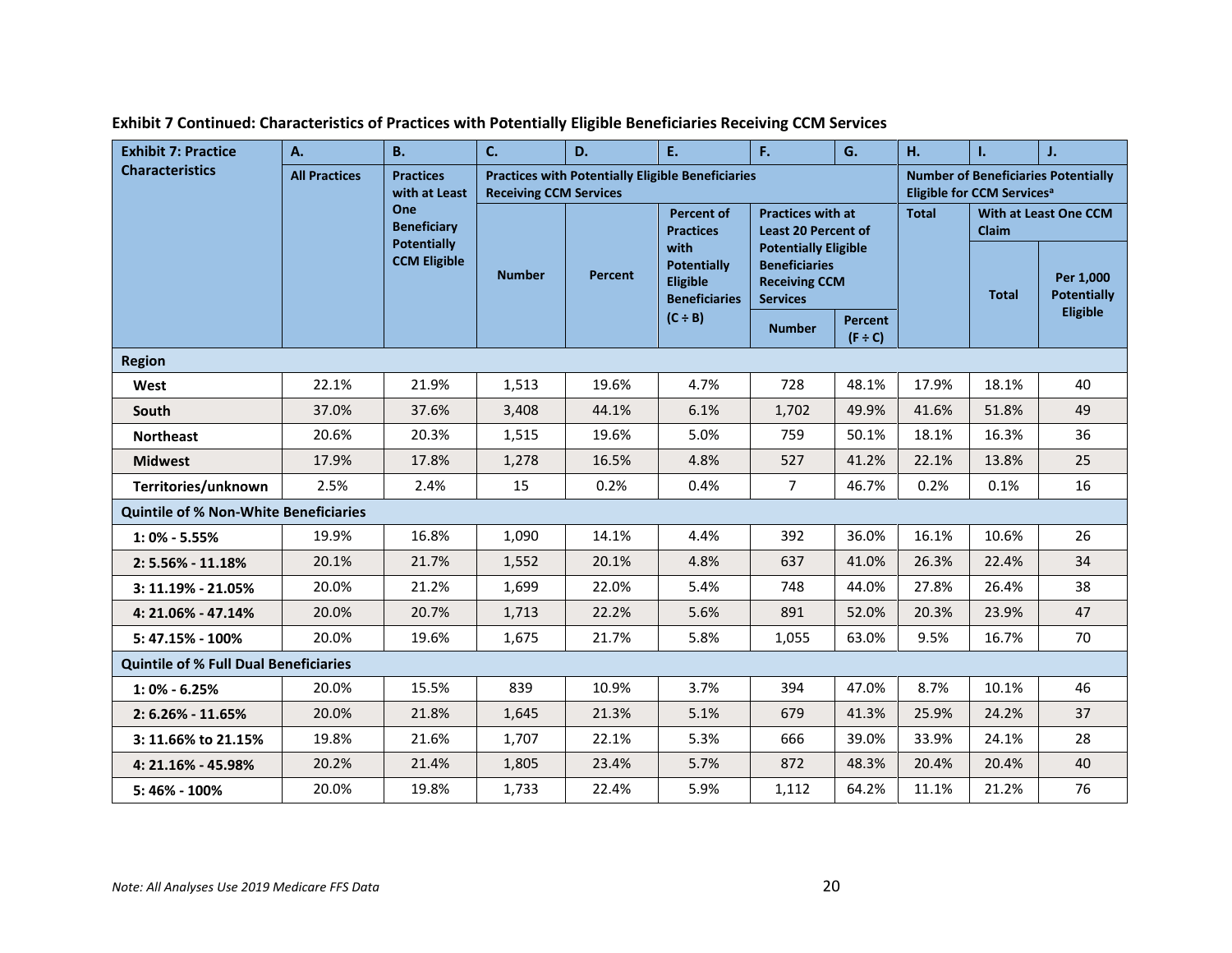| <b>Exhibit 7: Practice</b>                                                        | A.                                                                                                                                  | <b>B.</b>     | C. | D.                                                                                                                                                                                | E.                                                                                                               | F.                                                                                             | G. | н.           | ъ.                                    | J.           |                                 |
|-----------------------------------------------------------------------------------|-------------------------------------------------------------------------------------------------------------------------------------|---------------|----|-----------------------------------------------------------------------------------------------------------------------------------------------------------------------------------|------------------------------------------------------------------------------------------------------------------|------------------------------------------------------------------------------------------------|----|--------------|---------------------------------------|--------------|---------------------------------|
| <b>Characteristics</b>                                                            | <b>All Practices</b><br><b>Practices</b><br>with at Least<br>One<br><b>Beneficiary</b><br><b>Potentially</b><br><b>CCM Eligible</b> | <b>Number</b> |    | <b>Practices with Potentially Eligible Beneficiaries</b><br><b>Number of Beneficiaries Potentially</b><br><b>Receiving CCM Services</b><br>Eligible for CCM Services <sup>a</sup> |                                                                                                                  |                                                                                                |    |              |                                       |              |                                 |
|                                                                                   |                                                                                                                                     |               |    |                                                                                                                                                                                   | Percent of<br><b>Practices</b><br>with<br>Potentially<br><b>Eligible</b><br><b>Beneficiaries</b><br>$(C \div B)$ | <b>Practices with at</b><br><b>Least 20 Percent of</b>                                         |    | <b>Total</b> | With at Least One CCM<br><b>Claim</b> |              |                                 |
|                                                                                   |                                                                                                                                     |               |    | Percent                                                                                                                                                                           |                                                                                                                  | <b>Potentially Eligible</b><br><b>Beneficiaries</b><br><b>Receiving CCM</b><br><b>Services</b> |    |              |                                       | <b>Total</b> | Per 1,000<br><b>Potentially</b> |
|                                                                                   |                                                                                                                                     |               |    |                                                                                                                                                                                   | <b>Number</b>                                                                                                    | <b>Percent</b><br>$(F \div C)$                                                                 |    |              | <b>Eligible</b>                       |              |                                 |
| Quartile of proportion of potentially eligible beneficiaries who received service |                                                                                                                                     |               |    |                                                                                                                                                                                   |                                                                                                                  |                                                                                                |    |              |                                       |              |                                 |
| With no use                                                                       |                                                                                                                                     | 94.8%         |    |                                                                                                                                                                                   |                                                                                                                  |                                                                                                |    | 72.3%        |                                       |              |                                 |
| Lowest use quartile                                                               |                                                                                                                                     | 1.3%          |    |                                                                                                                                                                                   |                                                                                                                  |                                                                                                |    | 15.5%        | 3.9%                                  | 10           |                                 |
| <b>Second quartile</b>                                                            |                                                                                                                                     | 1.3%          |    |                                                                                                                                                                                   |                                                                                                                  |                                                                                                |    | 5.8%         | 13.3%                                 | 91           |                                 |
| Third quartile                                                                    |                                                                                                                                     | 1.3%          |    |                                                                                                                                                                                   |                                                                                                                  |                                                                                                |    | 3.7%         | 30.6%                                 | 324          |                                 |
| Highest use quartile                                                              |                                                                                                                                     | 1.3%          |    |                                                                                                                                                                                   |                                                                                                                  |                                                                                                |    | 2.7%         | 52.2%                                 | 759          |                                 |

**Exhibit 7 Continued: Characteristics of Practices with Potentially Eligible Beneficiaries Receiving CCM Services**

a Beneficiaries are "assigned" to a single practice based on their claims history during CY2019 (or the last 12 months of their life). The number of total beneficiaries shown here differs from that shown in Exhibit 3 because a small number of potentially eligible beneficiaries did not bill any qualifying evaluation and management (QEM) visits in the 12-month look-back period, and therefore are not assigned to any practice.

The determination of potential eligibility for CCM was based on presence of two or more Chronic Condition Warehouse (CCW) chronic condition flags, one of which was hypertension, hyperlipidemia, or diabetes.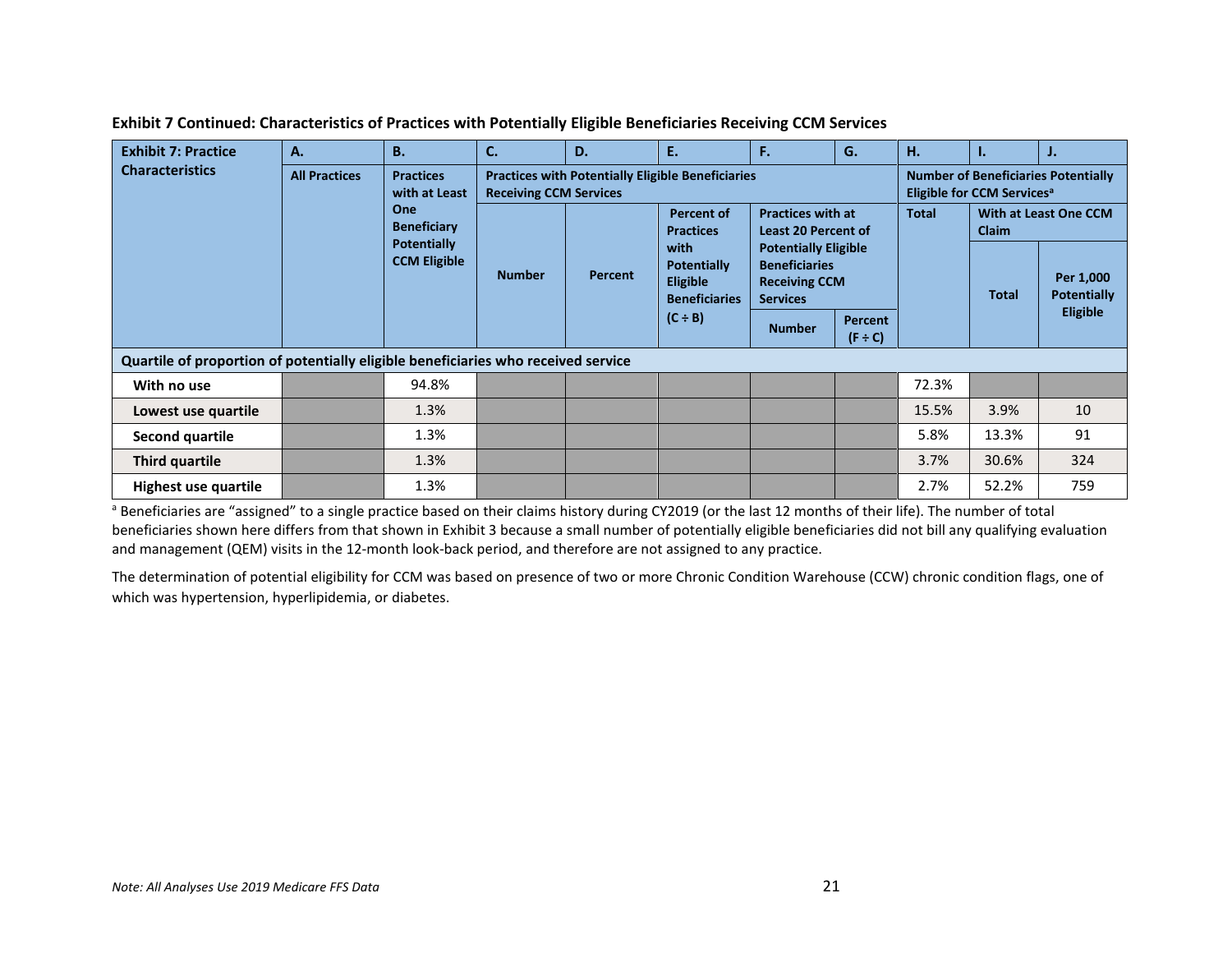|                                                             | A.                   | <b>B.</b>                                                                                            | C.                  | D.             | E.                                                                                                                      | F.                                                                                                                                                       | G.                             | H.           | 1.                                                                                         | J.                                          |  |
|-------------------------------------------------------------|----------------------|------------------------------------------------------------------------------------------------------|---------------------|----------------|-------------------------------------------------------------------------------------------------------------------------|----------------------------------------------------------------------------------------------------------------------------------------------------------|--------------------------------|--------------|--------------------------------------------------------------------------------------------|---------------------------------------------|--|
|                                                             |                      | <b>Practices</b><br>with at Least<br>One<br><b>Beneficiary</b><br>Potentially<br><b>TCM Eligible</b> | <b>TCM Services</b> |                | <b>Practices with Potentially Eligible Beneficiaries Receiving</b>                                                      |                                                                                                                                                          |                                |              | <b>Number of Beneficiaries Potentially</b><br><b>Eligible for TCM Services<sup>a</sup></b> |                                             |  |
| <b>Exhibit 8: Practice</b><br><b>Characteristics</b>        | <b>All Practices</b> |                                                                                                      | <b>Number</b>       | <b>Percent</b> | <b>Percent of</b><br><b>Practices</b><br>with<br>Potentially<br><b>Eligible</b><br><b>Beneficiaries</b><br>$(C \div B)$ | <b>Practices with at</b><br><b>Least 20 Percent of</b><br><b>Potentially Eligible</b><br><b>Beneficiaries</b><br><b>Receiving TCM</b><br><b>Services</b> |                                | <b>Total</b> | <b>With at Least One</b><br><b>TCM Claim</b>                                               |                                             |  |
|                                                             |                      |                                                                                                      |                     |                |                                                                                                                         | <b>Number</b>                                                                                                                                            | <b>Percent</b><br>$(F \div C)$ |              | <b>Total</b>                                                                               | Per 1,000<br>Potentially<br><b>Eligible</b> |  |
| <b>Total</b>                                                | 177,220              | 126,252                                                                                              | 57,532              | 100.0%         | 45.6%                                                                                                                   | 23,333                                                                                                                                                   | 40.6%                          | 6,134,606    | 1,078,449                                                                                  | 176                                         |  |
| <b>Type of Practice (Primary Care versus Specialty)</b>     |                      |                                                                                                      |                     |                |                                                                                                                         |                                                                                                                                                          |                                |              |                                                                                            |                                             |  |
| <b>Primary Care</b>                                         | 36.7%                | 45.2%                                                                                                | 31,486              | 54.7%          | 55.2%                                                                                                                   | 14,099                                                                                                                                                   | 44.8%                          | 65.0%        | 71.6%                                                                                      | 194                                         |  |
| <b>Specialty</b>                                            | 63.3%                | 54.8%                                                                                                | 26,046              | 45.3%          | 37.6%                                                                                                                   | 9,234                                                                                                                                                    | 35.5%                          | 35.0%        | 28.4%                                                                                      | 142                                         |  |
| <b>Practice Size (Number of Physicians/Other Providers)</b> |                      |                                                                                                      |                     |                |                                                                                                                         |                                                                                                                                                          |                                |              |                                                                                            |                                             |  |
| 1                                                           | 56.0%                | 48.6%                                                                                                | 22,474              | 39.1%          | 36.6%                                                                                                                   | 11,137                                                                                                                                                   | 49.6%                          | 13.6%        | 12.4%                                                                                      | 159                                         |  |
| $2 - 4$                                                     | 24.1%                | 25.4%                                                                                                | 14,982              | 26.0%          | 46.7%                                                                                                                   | 6,313                                                                                                                                                    | 42.1%                          | 13.0%        | 13.2%                                                                                      | 178                                         |  |
| $5 - 10$                                                    | 11.3%                | 14.3%                                                                                                | 9,947               | 17.3%          | 55.0%                                                                                                                   | 3,292                                                                                                                                                    | 33.1%                          | 13.5%        | 13.4%                                                                                      | 174                                         |  |
| $11 - 24$                                                   | 5.3%                 | 7.1%                                                                                                 | 5,478               | 9.5%           | 61.3%                                                                                                                   | 1,369                                                                                                                                                    | 25.0%                          | 11.9%        | 10.2%                                                                                      | 151                                         |  |
| $>25$                                                       | 3.3%                 | 4.6%                                                                                                 | 4,651               | 8.1%           | 80.4%                                                                                                                   | 1,222                                                                                                                                                    | 26.3%                          | 48.0%        | 50.9%                                                                                      | 186                                         |  |
| <b>ACO status</b>                                           |                      |                                                                                                      |                     |                |                                                                                                                         |                                                                                                                                                          |                                |              |                                                                                            |                                             |  |
| <b>No</b>                                                   | 85.3%                | 82.0%                                                                                                | 42,772              | 74.3%          | 41.3%                                                                                                                   | 15,956                                                                                                                                                   | 37.3%                          | 59.7%        | 49.4%                                                                                      | 146                                         |  |
| <b>Yes</b>                                                  | 14.7%                | 18.0%                                                                                                | 14,760              | 25.7%          | 65.0%                                                                                                                   | 7,377                                                                                                                                                    | 50.0%                          | 40.3%        | 50.6%                                                                                      | 220                                         |  |
| Location                                                    |                      |                                                                                                      |                     |                |                                                                                                                         |                                                                                                                                                          |                                |              |                                                                                            |                                             |  |
| Urban                                                       | 84.4%                | 83.2%                                                                                                | 47,798              | 83.1%          | 45.5%                                                                                                                   | 19,542                                                                                                                                                   | 40.9%                          | 81.9%        | 83.6%                                                                                      | 179                                         |  |
| Rural                                                       | 15.4%                | 16.7%                                                                                                | 9,679               | 16.8%          | 46.0%                                                                                                                   | 3,775                                                                                                                                                    | 39.0%                          | 18.0%        | 16.4%                                                                                      | 160                                         |  |
| <b>Unknown</b>                                              | 0.2%                 | 0.2%                                                                                                 | 55                  | 0.1%           | 23.9%                                                                                                                   | 16                                                                                                                                                       | 29.1%                          | 0.1%         | 0.0%                                                                                       | 41                                          |  |

**Exhibit 8: Characteristics of Practices with Potentially Eligible Beneficiaries Receiving TCM**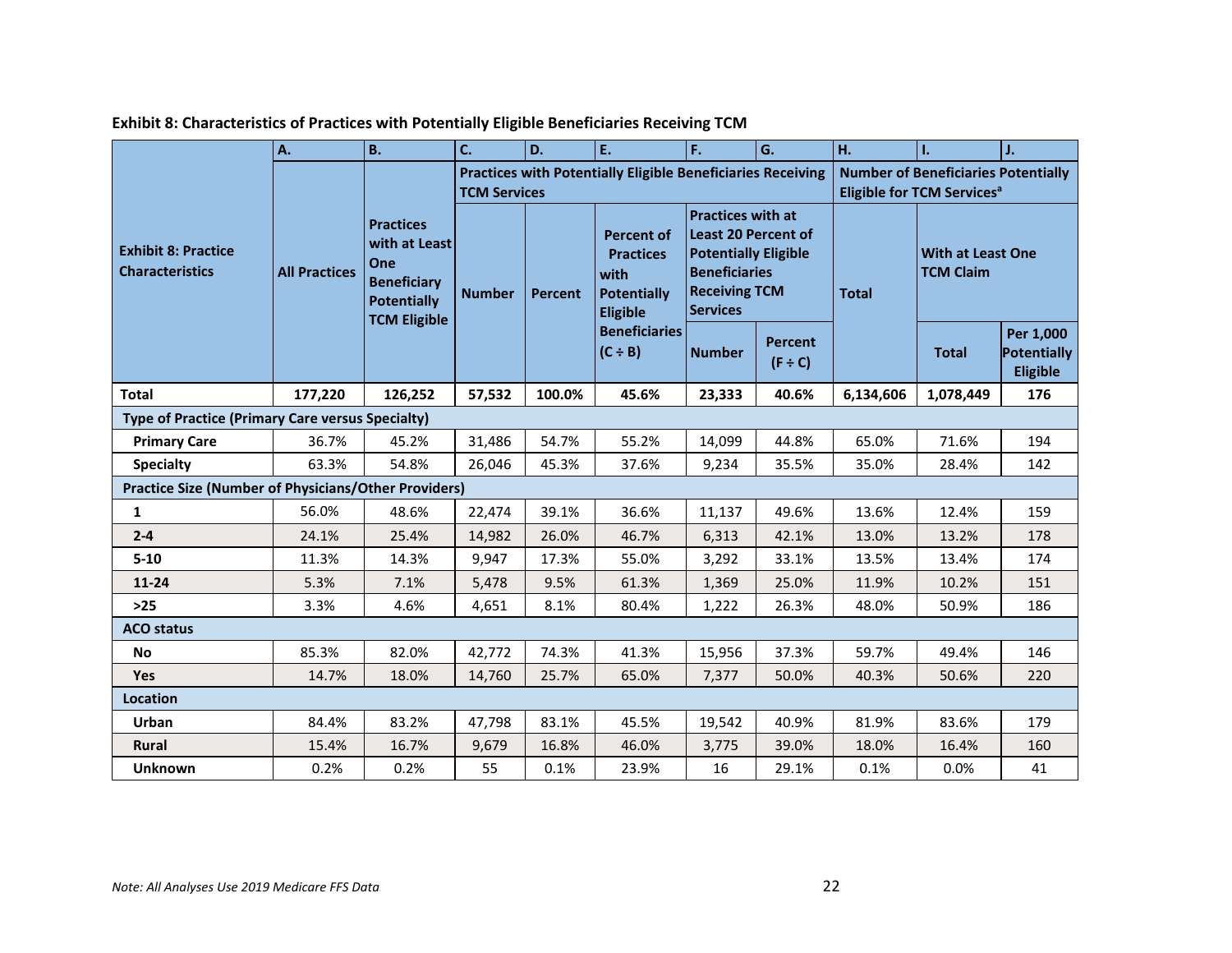|                                                      | A.                   | <b>B.</b>                                                                                                   | C.                                                                                        | D.             | E.                                                                              | F.                                                                                                                                                       | G.                             | H.                                                                                   | $\mathbf{L}$                                 | J.                                          |
|------------------------------------------------------|----------------------|-------------------------------------------------------------------------------------------------------------|-------------------------------------------------------------------------------------------|----------------|---------------------------------------------------------------------------------|----------------------------------------------------------------------------------------------------------------------------------------------------------|--------------------------------|--------------------------------------------------------------------------------------|----------------------------------------------|---------------------------------------------|
|                                                      |                      |                                                                                                             | <b>Practices with Potentially Eligible Beneficiaries Receiving</b><br><b>TCM Services</b> |                |                                                                                 |                                                                                                                                                          |                                | <b>Number of Beneficiaries Potentially</b><br>Eligible for TCM Services <sup>a</sup> |                                              |                                             |
| <b>Exhibit 8: Practice</b><br><b>Characteristics</b> | <b>All Practices</b> | <b>Practices</b><br>with at Least<br>One<br><b>Beneficiary</b><br><b>Potentially</b><br><b>TCM Eligible</b> | <b>Number</b>                                                                             | <b>Percent</b> | <b>Percent of</b><br><b>Practices</b><br>with<br><b>Potentially</b><br>Eligible | <b>Practices with at</b><br><b>Least 20 Percent of</b><br><b>Potentially Eligible</b><br><b>Beneficiaries</b><br><b>Receiving TCM</b><br><b>Services</b> |                                | <b>Total</b>                                                                         | <b>With at Least One</b><br><b>TCM Claim</b> |                                             |
|                                                      |                      |                                                                                                             |                                                                                           |                | <b>Beneficiaries</b><br>$(C \div B)$                                            | <b>Number</b>                                                                                                                                            | <b>Percent</b><br>$(F \div C)$ |                                                                                      | <b>Total</b>                                 | Per 1,000<br>Potentially<br><b>Eligible</b> |
| <b>Region</b>                                        |                      |                                                                                                             |                                                                                           |                |                                                                                 |                                                                                                                                                          |                                |                                                                                      |                                              |                                             |
| West                                                 | 22.1%                | 21.8%                                                                                                       | 10,524                                                                                    | 18.3%          | 38.2%                                                                           | 3,598                                                                                                                                                    | 34.2%                          | 16.9%                                                                                | 12.9%                                        | 134                                         |
| South                                                | 37.0%                | 38.8%                                                                                                       | 23,989                                                                                    | 41.7%          | 49.0%                                                                           | 9,175                                                                                                                                                    | 38.2%                          | 41.1%                                                                                | 41.5%                                        | 178                                         |
| <b>Northeast</b>                                     | 20.6%                | 19.7%                                                                                                       | 12,387                                                                                    | 21.5%          | 49.7%                                                                           | 6,172                                                                                                                                                    | 49.8%                          | 17.8%                                                                                | 22.2%                                        | 219                                         |
| <b>Midwest</b>                                       | 17.9%                | 17.9%                                                                                                       | 10,553                                                                                    | 18.3%          | 46.6%                                                                           | 4,354                                                                                                                                                    | 41.3%                          | 24.0%                                                                                | 23.4%                                        | 171                                         |
| <b>Unknown</b>                                       | 2.5%                 | 1.8%                                                                                                        | 79                                                                                        | 0.1%           | 3.6%                                                                            | 34                                                                                                                                                       | 43.0%                          | 0.1%                                                                                 | 0.0%                                         | 19                                          |
| <b>Quintile of % Non-White Beneficiaries</b>         |                      |                                                                                                             |                                                                                           |                |                                                                                 |                                                                                                                                                          |                                |                                                                                      |                                              |                                             |
| $1:0\% - 5.55\%$                                     | 20%                  | 16.2%                                                                                                       | 9,917                                                                                     | 17.2%          | 48.4%                                                                           | 4,774                                                                                                                                                    | 48.1%                          | 15.8%                                                                                | 17.7%                                        | 197                                         |
| 2: 5.56% - 11.18%                                    | 20%                  | 21.9%                                                                                                       | 13,884                                                                                    | 24.1%          | 50.1%                                                                           | 6,119                                                                                                                                                    | 44.1%                          | 25.9%                                                                                | 30.4%                                        | 207                                         |
| $3: 11.19\% - 21.05\%$                               | 20%                  | 21.4%                                                                                                       | 13,201                                                                                    | 22.9%          | 48.8%                                                                           | 5,115                                                                                                                                                    | 38.7%                          | 28.6%                                                                                | 29.6%                                        | 182                                         |
| 4: 21.06% - 47.14%                                   | 20%                  | 21.1%                                                                                                       | 12,254                                                                                    | 21.3%          | 45.9%                                                                           | 4,077                                                                                                                                                    | 33.3%                          | 21.2%                                                                                | 16.8%                                        | 140                                         |
| 5: 47.15% - 100%                                     | 20%                  | 19.3%                                                                                                       | 8,276                                                                                     | 14.4%          | 34.0%                                                                           | 3,248                                                                                                                                                    | 39.2%                          | 8.5%                                                                                 | 5.4%                                         | 111                                         |
| <b>Quintile of % Full Dual Beneficiaries</b>         |                      |                                                                                                             |                                                                                           |                |                                                                                 |                                                                                                                                                          |                                |                                                                                      |                                              |                                             |
| $1:0\% - 6.25\%$                                     | 20%                  | 13.3%                                                                                                       | 6,204                                                                                     | 10.8%          | 37.1%                                                                           | 3,066                                                                                                                                                    | 49.4%                          | 6.7%                                                                                 | 7.7%                                         | 203                                         |
| $2: 6.26\% - 11.65\%$                                | 20%                  | 21.5%                                                                                                       | 13,138                                                                                    | 22.8%          | 48.4%                                                                           | 5,868                                                                                                                                                    | 44.7%                          | 23.8%                                                                                | 26.7%                                        | 197                                         |
| 3: 11.66% to 21.15%                                  | 20%                  | 22.2%                                                                                                       | 14,311                                                                                    | 24.9%          | 51.0%                                                                           | 6,033                                                                                                                                                    | 42.2%                          | 34.9%                                                                                | 38.6%                                        | 195                                         |
| 4: 21.16% - 45.98%                                   | 20%                  | 22.4%                                                                                                       | 13,726                                                                                    | 23.9%          | 48.5%                                                                           | 5,119                                                                                                                                                    | 37.3%                          | 22.5%                                                                                | 20.1%                                        | 157                                         |
| 5:46% - 100%                                         | 20%                  | 20.6%                                                                                                       | 10,153                                                                                    | 17.6%          | 39.0%                                                                           | 3,247                                                                                                                                                    | 32.0%                          | 12.1%                                                                                | 6.8%                                         | 99                                          |

**Exhibit 8 Continued: Characteristics of Practices with Potentially Eligible Beneficiaries Receiving TCM**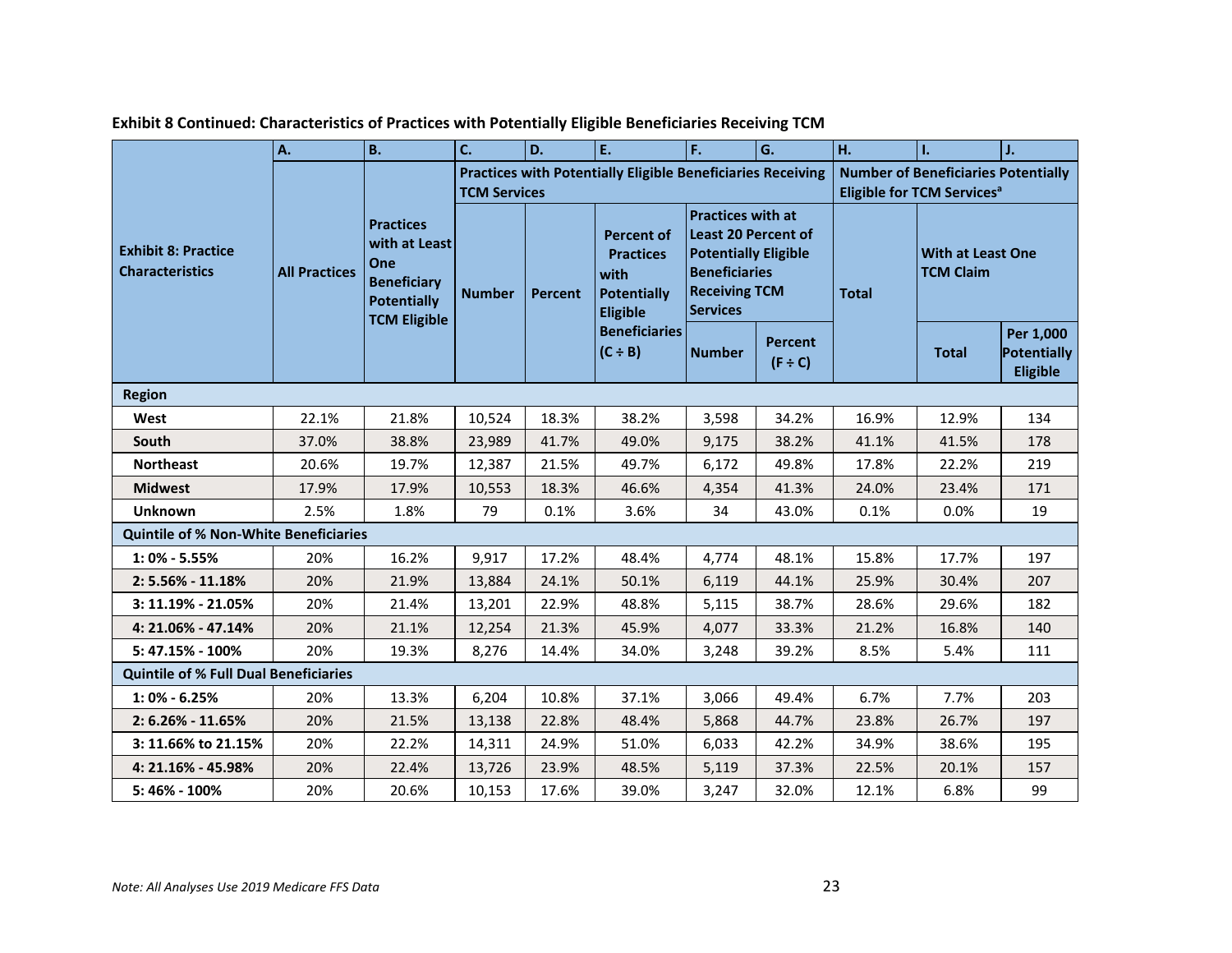|                                                              | A.                   | <b>B.</b>                                                                                                   | C.                                                                                        | D.             | E.                                                                                                               | F.                                                                                                                                                       | l G.                           | H.                                                                                   |                                       | IJ.                                         |
|--------------------------------------------------------------|----------------------|-------------------------------------------------------------------------------------------------------------|-------------------------------------------------------------------------------------------|----------------|------------------------------------------------------------------------------------------------------------------|----------------------------------------------------------------------------------------------------------------------------------------------------------|--------------------------------|--------------------------------------------------------------------------------------|---------------------------------------|---------------------------------------------|
| <b>Exhibit 8: Practice</b><br><b>Characteristics</b>         | <b>All Practices</b> | <b>Practices</b><br>with at Least<br>One<br><b>Beneficiary</b><br><b>Potentially</b><br><b>TCM Eligible</b> | <b>Practices with Potentially Eligible Beneficiaries Receiving</b><br><b>TCM Services</b> |                |                                                                                                                  |                                                                                                                                                          |                                | <b>Number of Beneficiaries Potentially</b><br>Eligible for TCM Services <sup>a</sup> |                                       |                                             |
|                                                              |                      |                                                                                                             | <b>Number</b>                                                                             | <b>Percent</b> | Percent of<br><b>Practices</b><br>with<br>Potentially<br><b>Eligible</b><br><b>Beneficiaries</b><br>$(C \div B)$ | <b>Practices with at</b><br><b>Least 20 Percent of</b><br><b>Potentially Eligible</b><br><b>Beneficiaries</b><br><b>Receiving TCM</b><br><b>Services</b> |                                | <b>Total</b>                                                                         | With at Least One<br><b>TCM Claim</b> |                                             |
|                                                              |                      |                                                                                                             |                                                                                           |                |                                                                                                                  | <b>Number</b>                                                                                                                                            | <b>Percent</b><br>$(F \div C)$ |                                                                                      | <b>Total</b>                          | Per 1,000<br>Potentially<br><b>Eligible</b> |
| Any TCM Use, and Practices by Quartile of Use Given Some Use |                      |                                                                                                             |                                                                                           |                |                                                                                                                  |                                                                                                                                                          |                                |                                                                                      |                                       |                                             |
| With no use                                                  |                      | 54.4%                                                                                                       |                                                                                           |                |                                                                                                                  |                                                                                                                                                          |                                | 11.0%                                                                                |                                       |                                             |
| Lowest use quartile                                          |                      | 11.4%                                                                                                       |                                                                                           |                |                                                                                                                  |                                                                                                                                                          |                                | 24.0%                                                                                | 5.1%                                  | 37                                          |
| Second quartile                                              |                      | 11.4%                                                                                                       |                                                                                           |                |                                                                                                                  |                                                                                                                                                          |                                | 22.0%                                                                                | 14.7%                                 | 117                                         |
| Third quartile                                               |                      | 11.4%                                                                                                       |                                                                                           |                |                                                                                                                  |                                                                                                                                                          |                                | 25.1%                                                                                | 34.8%                                 | 243                                         |
| Highest use quartile                                         |                      | 11.4%                                                                                                       |                                                                                           |                |                                                                                                                  |                                                                                                                                                          |                                | 17.9%                                                                                | 45.5%                                 | 447                                         |

**Exhibit 8 Continued: Characteristics of Practices with Potentially Eligible Beneficiaries Receiving TCM**

<sup>1</sup> Some potentially eligible beneficiaries were unable to be assigned to a practice because they lacked any claims for E&M services over 12 months.

The determination of potential eligibility for TCM was based on the presence of inpatient stay, SNF stay, observation stay, or partial hospitalization discharge to a non-facility setting. Beneficiaries on Medicare Advantage, with end-stage renal disease (ESRD) or using the hospice benefit were excluded from all analyses.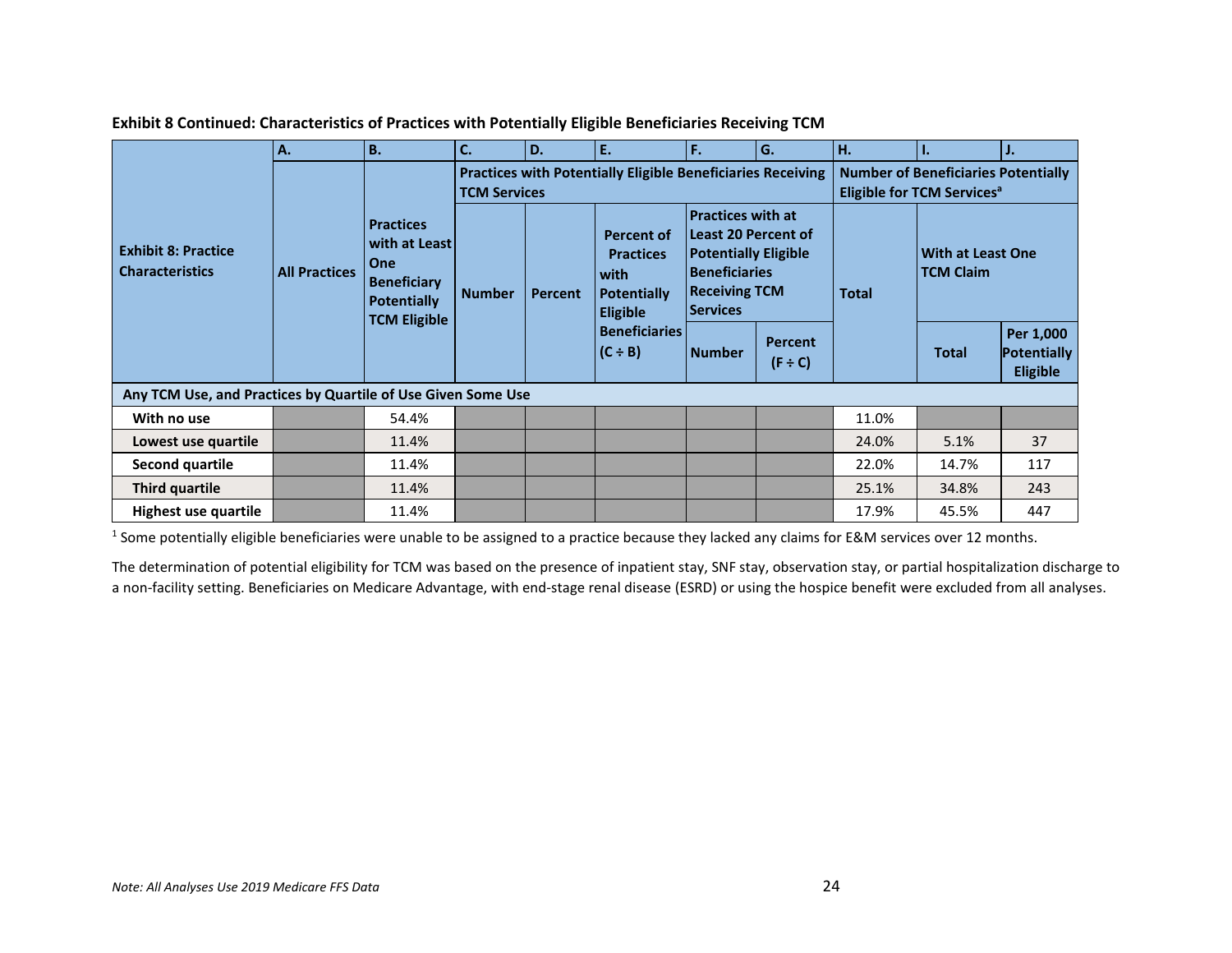# **Technical Appendices**

## **Contents**

| REFERENCES 30 |  |
|---------------|--|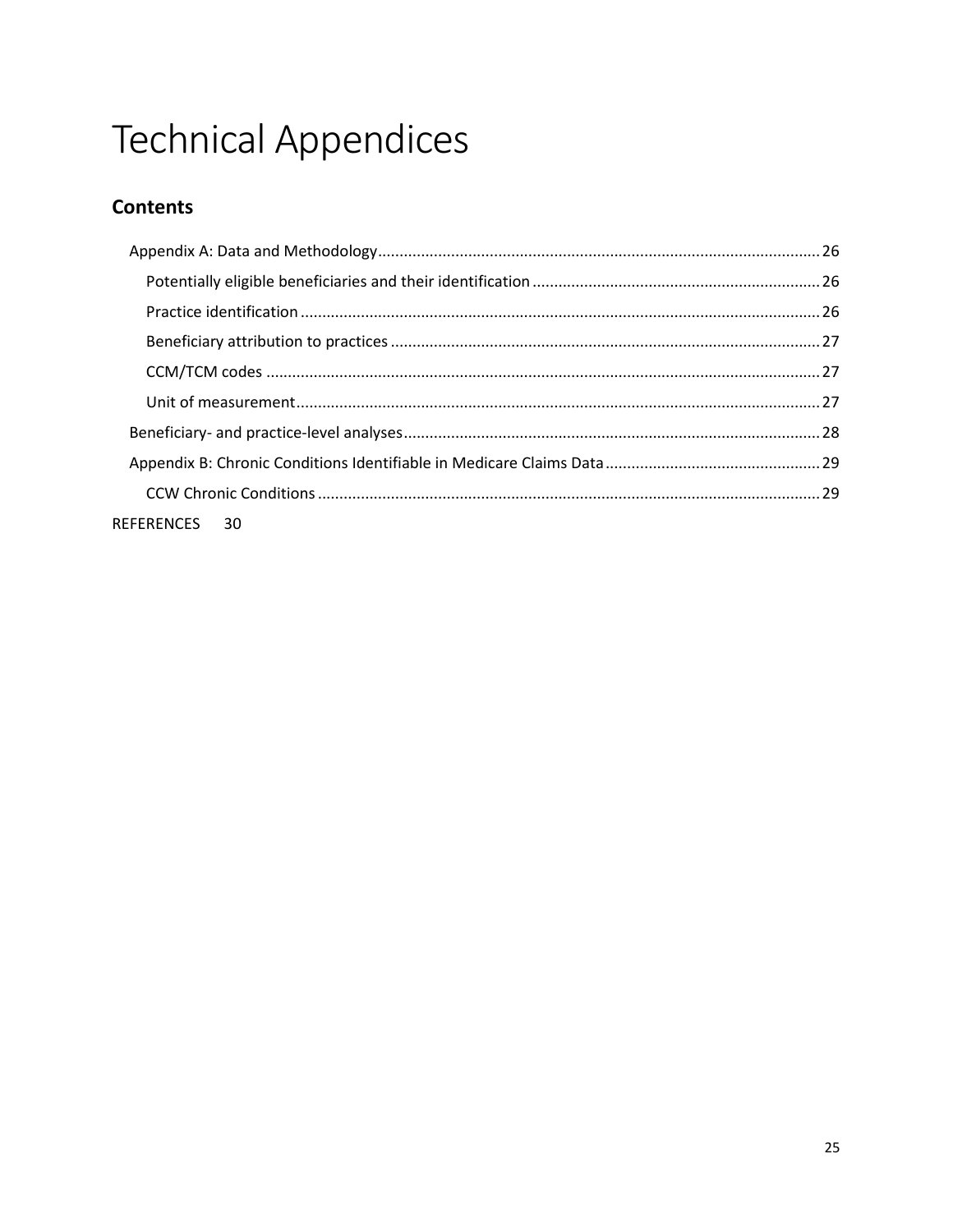#### <span id="page-25-0"></span>Appendix A: Data and Methodology

For this analysis, we used 100 percent of Medicare fee-for-service (FFS) claims from the years 2018 through 2019. Analysis results for chronic care management (CCM) and transitional care management (TCM) use pertain only to 2019 claims; claims from 2018 were used to attribute beneficiaries to practices (described below). The 100 percent claims file allows determination of the full Medicare FFS experience for practices of all sizes.

#### <span id="page-25-1"></span>Potentially eligible beneficiaries and their identification

Beneficiaries were considered potentially eligible for CCM services during the months in 2019 in which they were enrolled in Medicare FFS Part B, provided that they had two or more chronic conditions in 2019, one of which was hypertension, hyperlipidemia, or diabetes. Eligibility was determined using the Master Beneficiary Summary File (MBSF\_ABCD) for enrollment status and the Chronic Condition Data Warehouse (CCW) chronic conditions file (MBSF CC) to identify chronic conditions (see Appendix D for a list of CCW chronic condition flags). A small percentage of beneficiaries receiving CCM services in 2019 – 5.7 percent – did not meet these criteria and were excluded from the analysis; this exclusion was made in order to preserve a plausible denominator for comparison purposes.

Part B FFS enrollees were considered potentially eligible for TCM services based on an inpatient stay, skilled nursing facility (SNF) stay, observation stay, or partial hospitalization discharge to a nonfacility setting, provided they survived 30 days after that discharge. Eligibility was determined the MBSF for enrollment status and FFS claims with the following types of discharge:

| <b>Type of Discharge</b>                        | <b>Identification</b>                                                                                                          |
|-------------------------------------------------|--------------------------------------------------------------------------------------------------------------------------------|
| Hospital                                        | Claim in inpatient Research Identifiable File (RIF) with a discharge to ambulatory<br>setting                                  |
| <b>SNF</b>                                      | Claim in SNF RIF with a discharge to ambulatory setting                                                                        |
| <b>Community Mental Health</b><br>Center (CMHC) | Claims with Claim Certification Number (CCN) digits 3-6 in ranges 1400 - 1499,<br>4600 - 4799, or 4900 - 4999, or bill type 76 |
| <b>Outpatient observation</b>                   | Outpatient claim with revenue center 0762 and discharge to ambulatory setting                                                  |
| <b>Partial hospitalization</b>                  | Outpatient claim with condition code 41 and discharge to ambulatory setting                                                    |

#### <span id="page-25-2"></span>Practice identification

Practitioners were assigned to a practice based on the carrier billing National Provider Identifier (NPI) or the outpatient organization NPI (which is also the billing NPI). This method of identifying a practice permits direct identification of practice characteristics. Some multi-site Federally Qualified Health Centers (FQHCs) and Rural Health Clinics (RHCs) use the Claim Certification Number (CCN, aka provider number) to distinguish among sites, but this is not a uniform custom and was not used here.

Practice type was determined by the most recent taxonomy code associated with the billing NPI in the National Plan and Provider Enumeration System (NPPES), or by the bill type submitted for outpatient claims.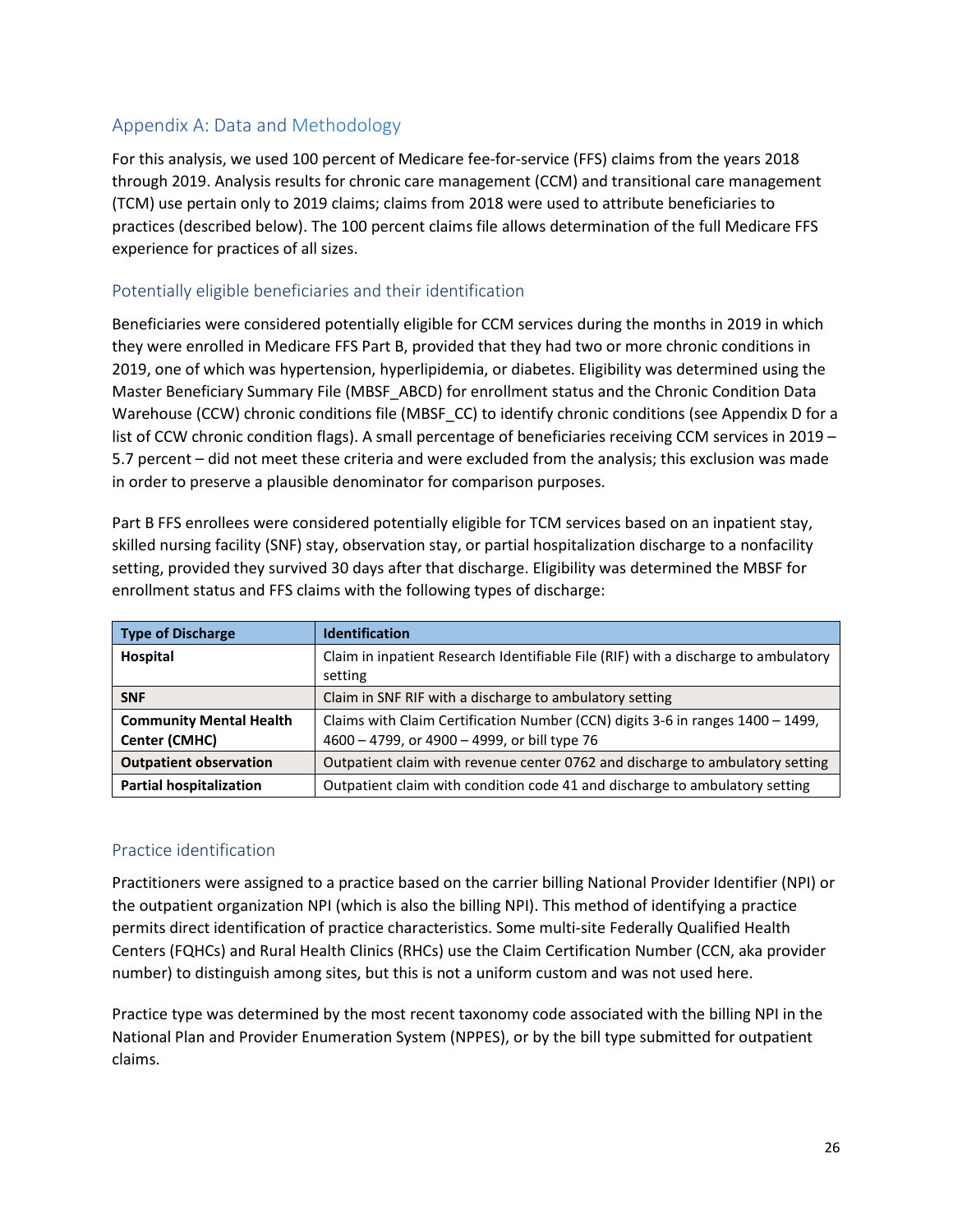#### <span id="page-26-0"></span>Beneficiary attribution to practices

CY2018 and CY2019 claims were used to attribute beneficiaries to a practice in CY2019. Beneficiaries who survived through the end of 2019 were attributed to a single practice based on their 2019 utilization. For beneficiaries who died in 2019, a 12-month look-back period was used to attribute to a practice based on the utilization in the year prior to their death, thus going back into CY2018 data. Beneficiaries were assigned to the same practice for CCM analysis and for TCM analysis, based first on receipt of CCM services, then on Annual Wellness Visits and Welcome to Medicare Visits, and then on the plurality of eligible primary care visits within 2019 or the 12-month look-back period. In the case of a tie in the number of primary care visits, the beneficiary is aligned with the practice from whom the beneficiary most recently obtained a primary care visit. The same claims-based attribution methodology was applied to identify beneficiaries receiving TCM-related services. Eligible primary care visits were identified by a claim with one of the following CPT codes:

| <b>SERVICES</b>                                            | <b>CPT CODES</b>                                       |
|------------------------------------------------------------|--------------------------------------------------------|
| Office/outpatient visit evaluation and management<br>(E&M) | 99202-99205, 99211-99215                               |
| <b>Prolonged E&amp;M</b>                                   | 99354, 99355, 99415, 99416                             |
| <b>Transitional care management services</b>               | 99495, 99496                                           |
| Home care/domiciliary care E&M                             | 99324-99328, 99334-99337, 99341-99345, 99347-<br>99350 |
| Advance care planning                                      | 99497, 99498                                           |
| <b>Welcome to Medicare and Annual Wellness Visits</b>      | G0402, G0438, G0439                                    |

#### <span id="page-26-1"></span>CCM/TCM codes

The following codes were used to identify CCM and TCM months:

| <b>SERVICE</b>         | <b>CPT CODES</b> |
|------------------------|------------------|
| <b>Non-complex CCM</b> | 99490, 99491     |
| <b>Complex CCM</b>     | 99487, 99489     |
| <b>TCM</b>             | 99495, 99496     |

#### <span id="page-26-2"></span>Unit of measurement

For each practice, the numerator and denominator for a measure was a beneficiary-month. A beneficiary-month was one in which the beneficiary:

- Was alive at the beginning of the month;
- Was enrolled in Medicare Part B;
- Had Medicare as their primary payer;
- Did not have end-stage renal disease;
- Was not enrolled in hospice;
- Was not covered under Medicare Advantage or another Medicare health plan;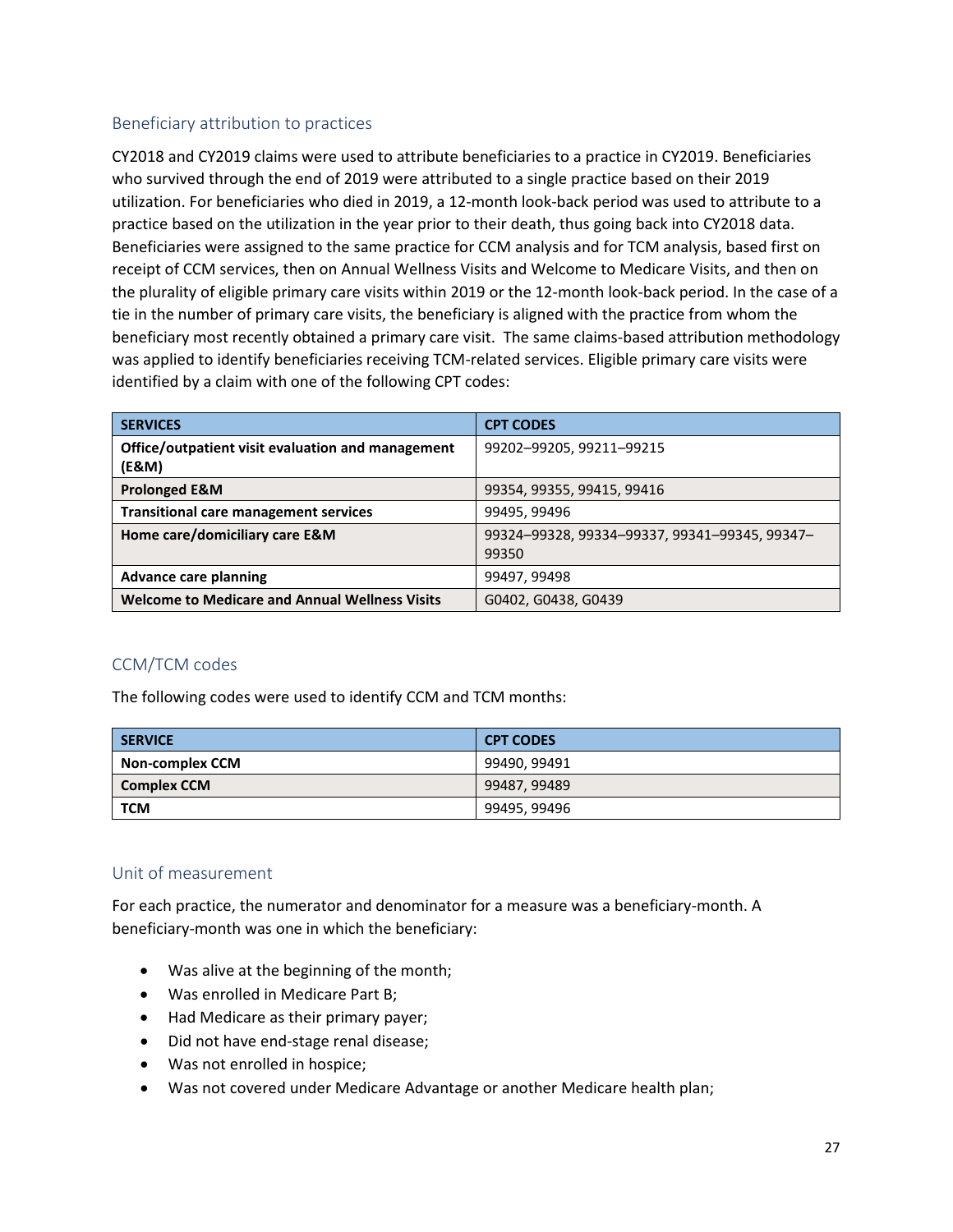- Was not long-term institutionalized or incarcerated; and
- Was not aligned or attributed to an entity participating in any other CMS program or model with a "no overlaps" policy.

The overall base for each practice was the number of months of Part B eligibility for Medicare FFS enrollees attributed to the practice.

#### <span id="page-27-0"></span>Beneficiary- and practice-level analyses

We used univariate analyses to present beneficiary-level and practice-level utilization rates of CCM and TCM codes listed in research questions 1,2 and 4, and bivariate analyses to present these rates by the beneficiary- and practice-level characteristics listed in research questions 3 and 5.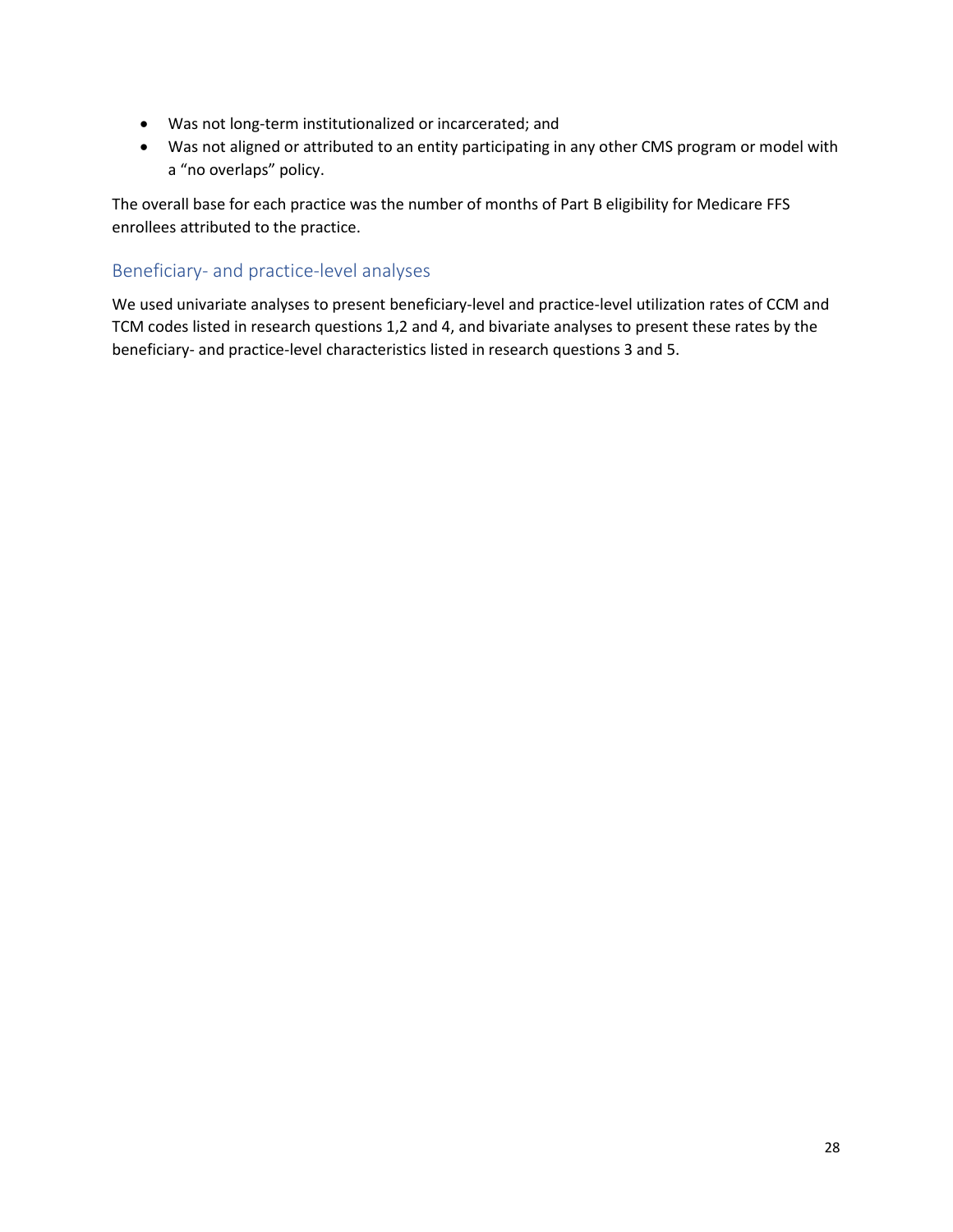#### <span id="page-28-0"></span>Appendix B: Chronic Conditions Identifiable in Medicare Claims Data

The conditions listed below are already identified in the Medicare FFS population in the Chronic Condition Data Warehouse (CCW). We considered any beneficiary with at least two of these conditions in the MBSF to be eligible for CCM, provided that one of the conditions was hypertension, hyperlipidemia, or diabetes.

#### <span id="page-28-1"></span>CCW Chronic Conditions

- Acquired Hypothyroidism
- Acute Myocardial Infarction
- Alzheimer's Disease
- Alzheimer's Disease, Related Disorders, or Senile Dementia
- Anemia
- Asthma
- Atrial Fibrillation
- Benign Prostatic Hyperplasia
- Cancer, Breast
- Cancer, Colorectal
- Cancer, Endometrial
- Cancer, Lung
- Cancer, Prostate
- Cataract
- Chronic Kidney Disease
- Chronic Obstructive Pulmonary Disease
- Depression
- Diabetes
- Glaucoma
- Heart Failure
- Hip/Pelvic Fracture
- Hyperlipidemia
- Hypertension
- Ischemic Heart Disease
- Osteoporosis
- Rheumatoid Arthritis/Osteoarthritis
- Stroke/Transient Ischemic Attack